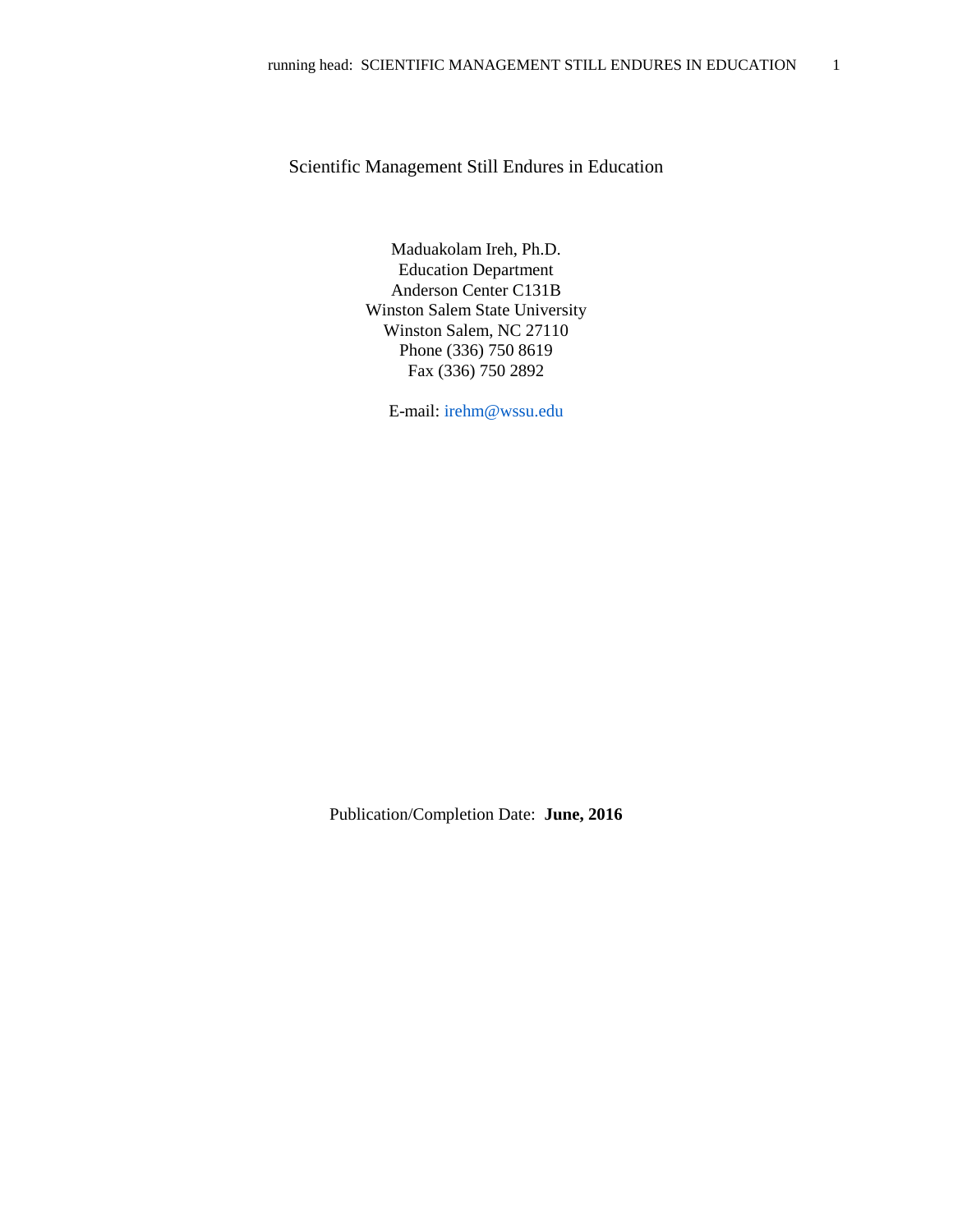## Abstract

Some schools in America have changed, while others remain unchanged due largely to the accretion of small adjustments in what remains a very traditional enterprise. The problem is rooted in the propagation and adoption of scientific management by educators who applied and/or continues to apply it to education to restore order and for accountability. This essay discusses the enduring legacies of Fredrick Taylor's scientific management in American schools and contends that contemporary administrative practices should completely demystify this taunting philosophy around which the management of many schools in America continue to be structured. Critical analysis of the historical relationship between scientific management principles and the administration of American public education, discussion of the propagation of scientific management by popular early American school administrators, critique of scientific control of competence and accountability in education, and a critical analysis of the link between scientific management tasks and learning outcomes in American education are provided.

*Key Words*: administration, educational, control, management, principles, school, science.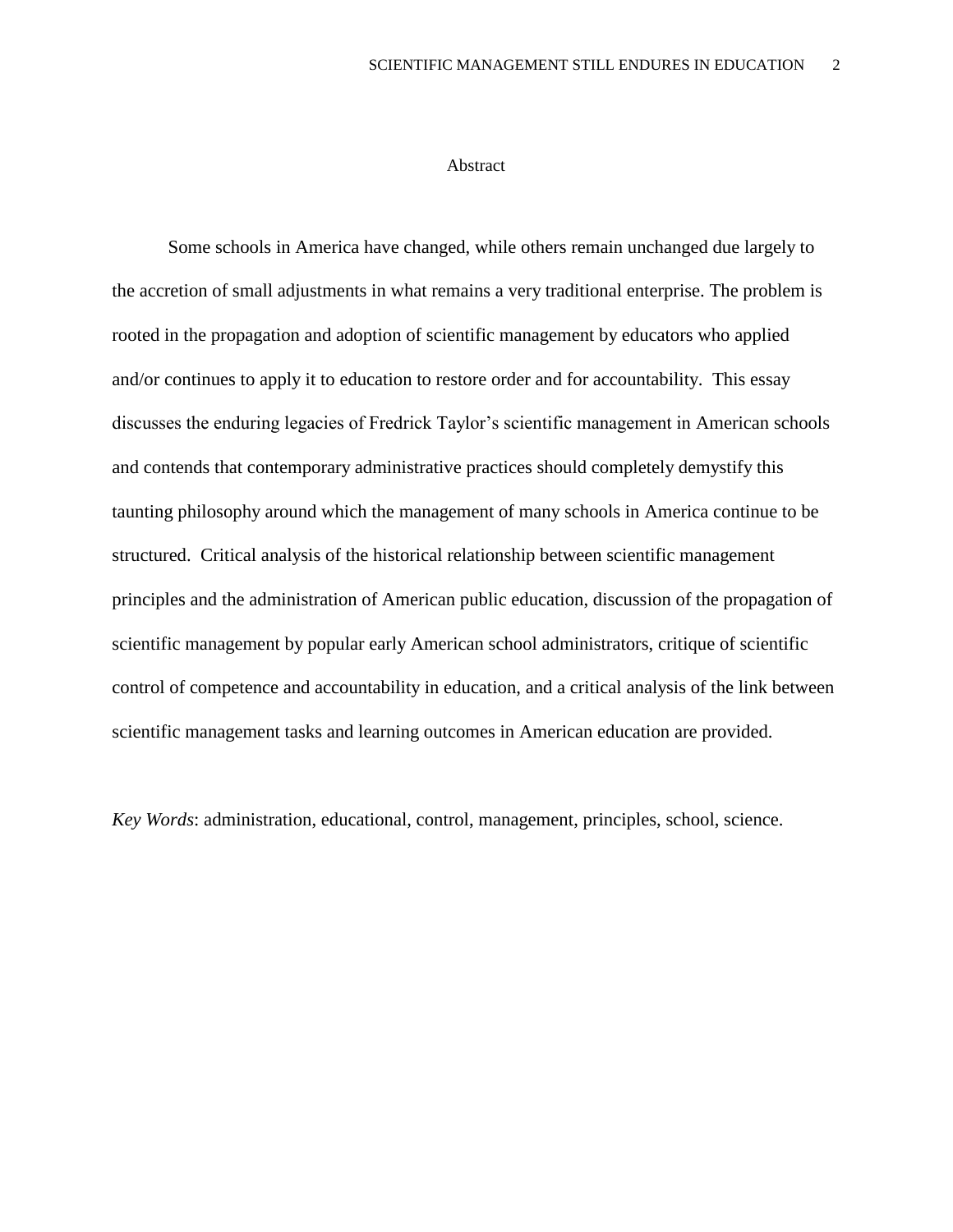Scientific Management Still Endures in Education

## **Introduction**

The impact of scientific management on education management in the United States is evident in practices still found in many schools and school systems. Since the release of the report of the National Commission on Excellence in Education (1983) titled "A Nation at Risk: The Imperative for Educational Reform," hundreds of educational task forces have been organized in the United States (Crawford 1991, Bracey 2008, Hewitt 2008, Sally 2008, Lauren 2012). Additionally, many states have generated more rules and regulations about all aspects of education than before. These rules set out to raise standards, increase accountability, lengthen school days, enhance the rigor of the existing public education system, etc.—changes in the routine functions and operations of schools. Innovative curricula and teaching techniques, entrance and exit examinations for students, national standards for students and teachers, enhanced professional preparation and accountability (e.g., teacher examinations, teacher and administrator credentialing standards and certification processes), changing the physical structure of schools and classrooms, new content for students, and more rigorous teacher evaluations are a few of the changes being proposed at different levels (Rose 2011, Trujillo 2014). These reform efforts that resulted in existing goals and structures being unchanged simply reinforced what existed without disturbing the structure of schools and without substantially altering the basic organizational features of the system (Cuban 1988a, 1988b, Rose 2011, Shannon 2012, Bridwell-Mittchell 2015).

For example, the National Leadership Network Study Group on Restructuring Schools [NLNSGRS] (1991) reported that the existing system has failed in teaching basics such as thinking and reasoning, problem solving, use of information for knowledge production and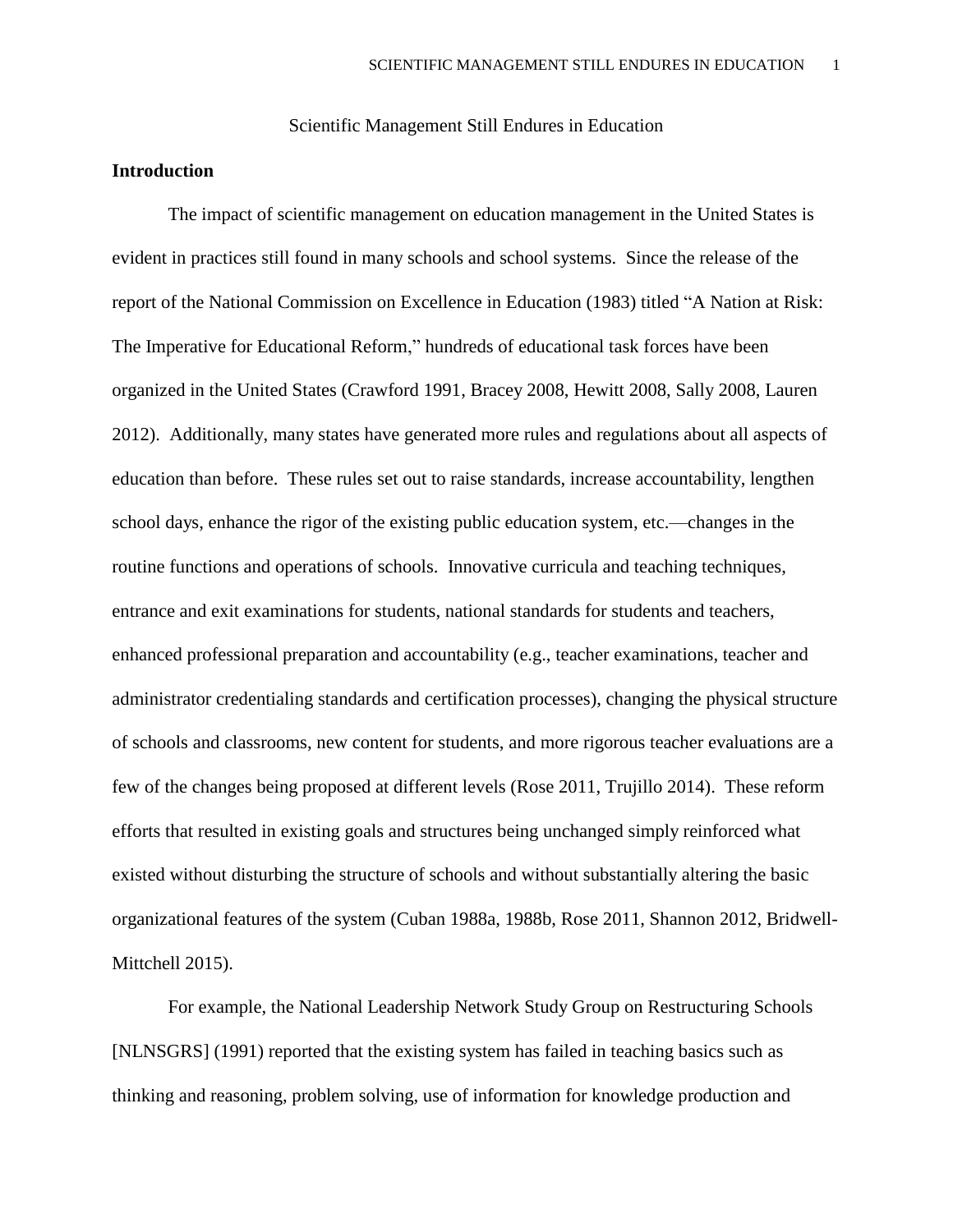learning, and so forth. They cited, among others, rapidly changing global economy, inability of schools to prepare the right kind of graduates America needs to occupy a dominant place in the world economy, high percentage of dropouts, large number of failing students hidden behind the mean scores on standardized tests, and increasing number of graduates who are not ready for work or for further learning as evidence of the failure of school administrators to reform American schools. The National Education Association (1990) noted that:

the fashions of American public education resemble a river into which flow tributaries of various strength. When conditions are favorable, the waters of one of the tributaries make a substantial contribution to the river. When unfavorable conditions prevail, the tributaries slow to a trickle. The central river, however, is always the central river. Regardless of the merits of many of the innovations of education reform, they did not alter the basic course of the river, which had its sources in the adoption of scientific management and the formation of district organizations that resembled turn-of-thecentury corporations. (p. 39)

Later, Gray (1993) argued that "it may be inevitable that America will lose the race for international markets... because its people are infected with a disease called Taylorism" (p. 371).

Despite critisms such as those of NLNSGRS, the National Education Association, Gray and others recently (Au 2011, Stoller 2015), schools have remained unchanged due largely to the accretion of small adjustments in what remains a very traditional enterprise. The problem is deeply rooted in the propagation and adoption of scientific management with its emphasis on efficiency and control by educators who applied and/or continues to apply it to education to restore order and accountability. This contention is supported by Au (2011) who noted in his review of the policies and practices of education in the United States that much of the guiding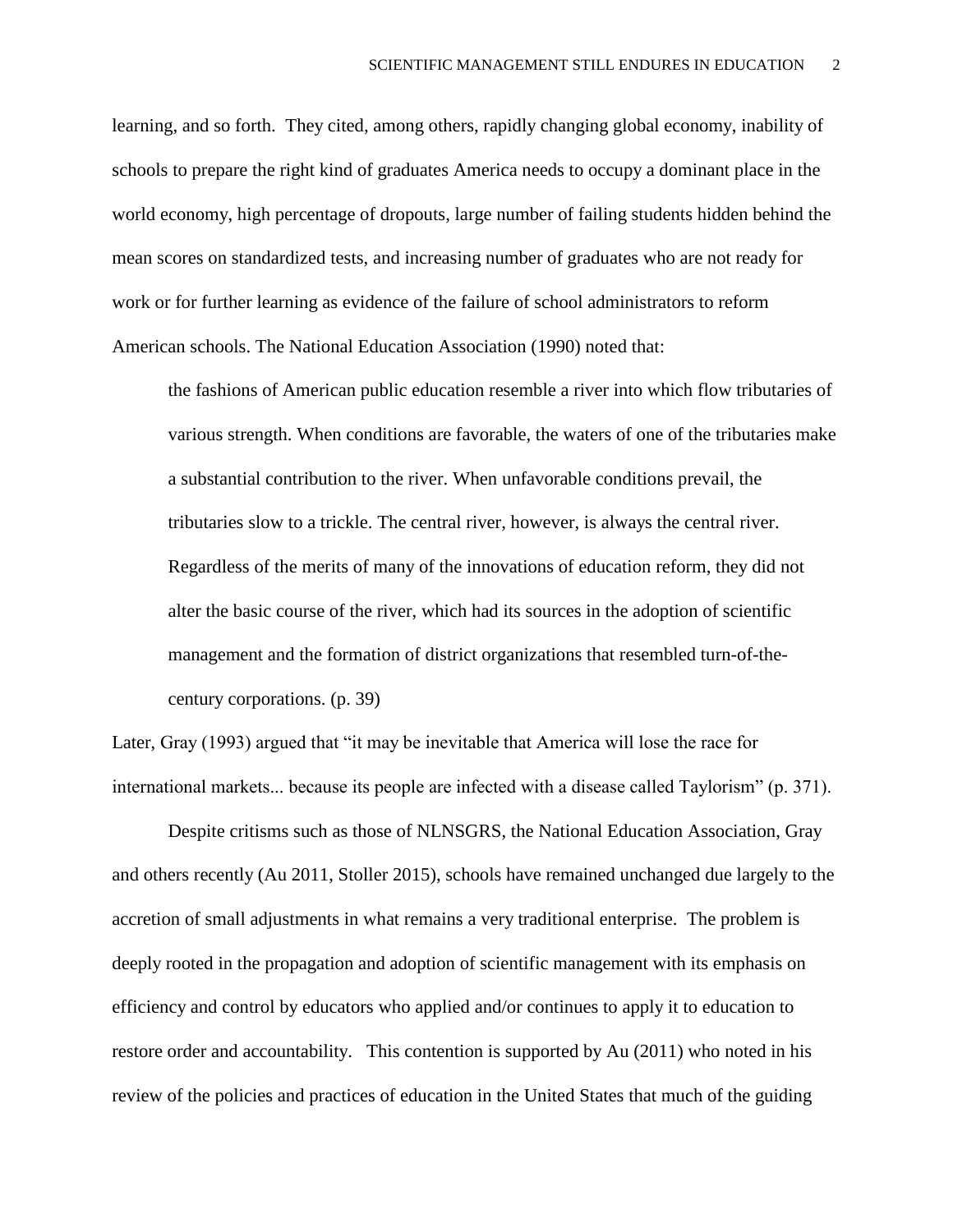rationale behind contemporary schooling is linked directly to Frederick Winslow Taylor's scientific management principles.

This essay discusses the enduring legacies of Fredrick Taylor's scientific management in American schools and contends that contemporary administrative practices should completely demystify this taunting philosophy around which the organization and management of many schools in the United States continue to be structured. While making critical review of Taylor's "Scientific Management" and analysis of the historical relationship between scientific management principles and the administration of American public education, I will specifically (a) discuss the propagation of scientific management principles by popular early American school administrators and/or curriculum experts, (b) examine scientific control of competence and accountability in education, and (c) present a critical analysis of the link between scientific management tasks and learning outcomes in education in America.

#### **Taylor's Scientific Management**

Frederick W. Taylor's "scientific" and managerial approach to the workplace maximized efficiency and productivity through the standardization of labor. Through motion and time study, Taylor vigorously studied body movements and assigned exact approximations of the time necessary to complete the labor. A primary principle of his management approach was to eliminate opportunities of chance or accident through the scientific investigation of every detail of labor. Scientific management eliminated the need for skilled labor by delegating each employee one simple task to repeat over and over. Although this method increased the productivity of factories, it stripped employees their freedom to choose their work, as well as how it should be done. Workers were expected to complete each task under a predetermined work time. The itemization of each basic motion "mechanized" the labor process and almost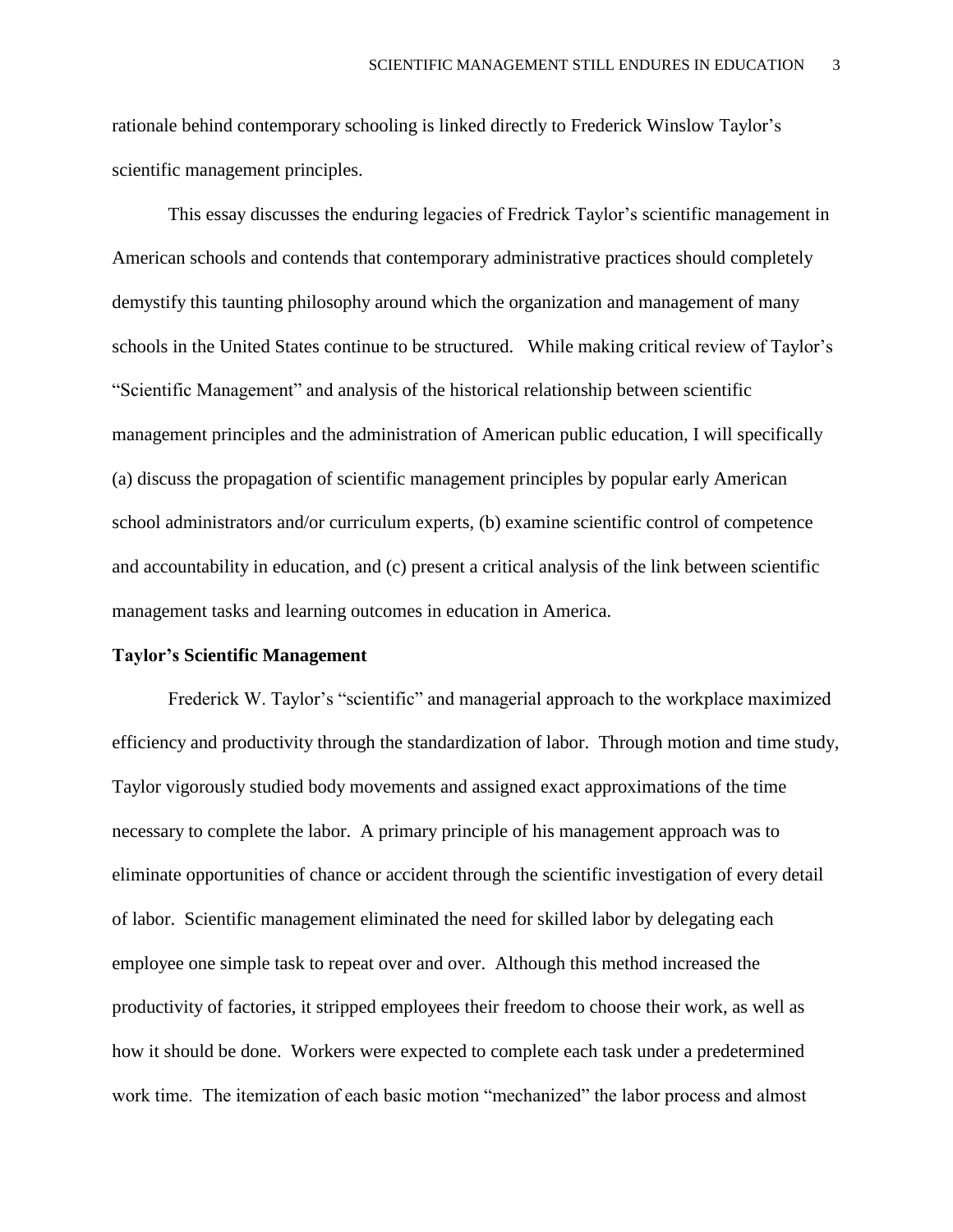alienated the worker from the object produced and the action of production. Capitalism made scientific management flourish because it increased productivity and the accumulation of capital for the employer.

Scientific management was characterized largely by methods for distilling work into discrete, quantifiable tasks; measuring observable outputs; exercising heavy managerial control over workers; and minimizing costs by appealing to workers' economic self-interests, as well as by engaging in systematically derived best practices and planning (Callahan 1962). Taylor's system was swiftly taken up by business and, shortly thereafter, education with several conditions coalescing to spur the quest for scientific management in industry, education, and beyond: economic philosophy of free enterprise and a growing concern over how to design America's system of schooling for a diverse society undergoing an influx of immigration (Tyack and Cuban 1995, Trujillo 2014). Together, the developments set the stage for "reformers" to demand more transparency, accountability, and efficiency in business and education. Educational administrators found themselves stuck squarely in the middle of this reform movement. Reformers implored education administrators to avail themselves of the lessons from big business (Callahan 1962, Kliebard 1970) and construct quantitative metrics to measure schools' products and to employ economic logic to guide the educational enterprise (Cuban 1988a, Gray 1993.

Monitoring, testing, and competition soon permeated public education, and the practice of hiring "efficiency experts" to collect data on schools' operations, evaluate performance, and make recommendations to maximize productivity became commonplace (Trujillo 2014). This point also marked the creation of bond between external consultants from business and industry and school administrators. Because educators and communities were left to deliberate about and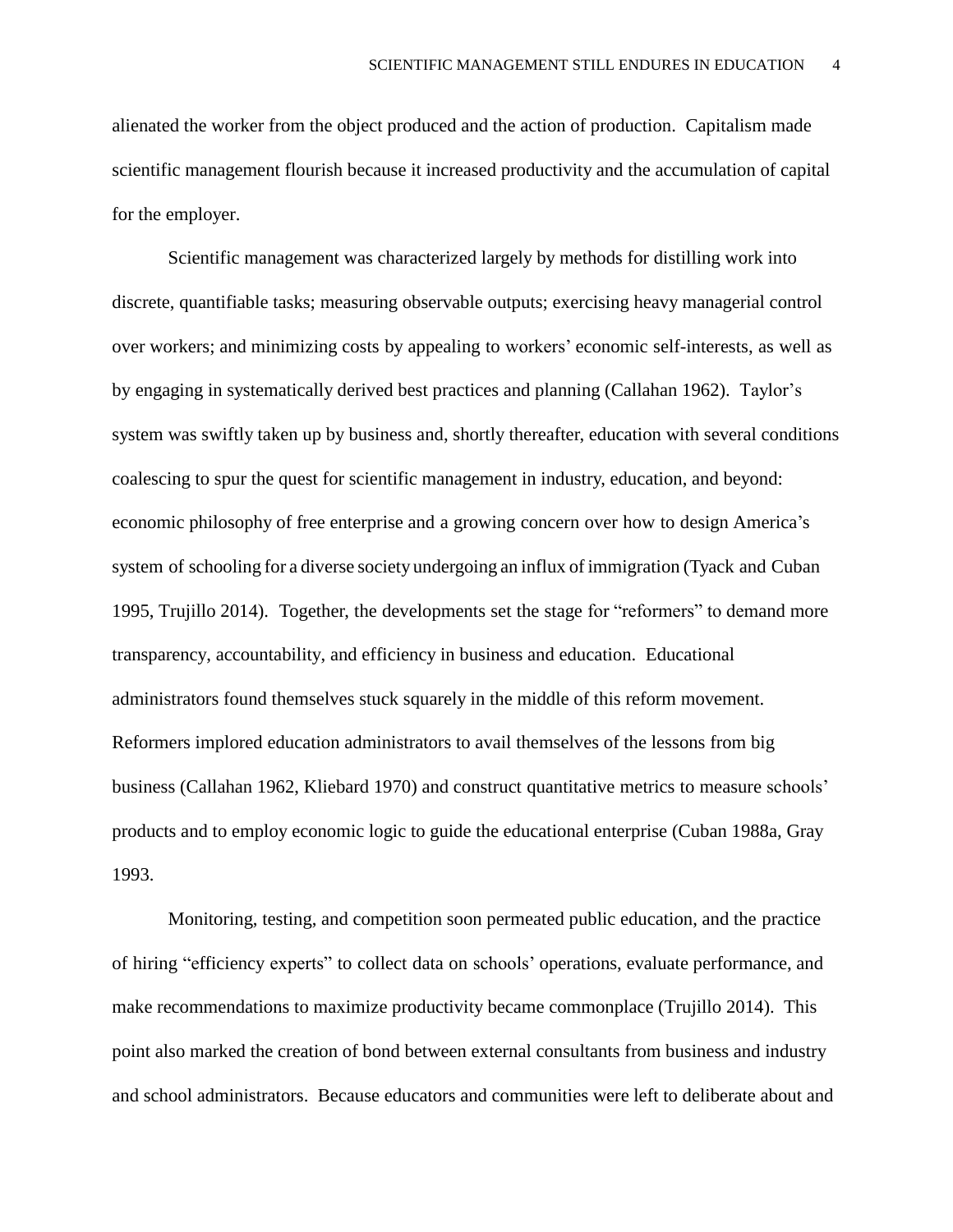solve their own problems, individual consultants or firms were regularly hired to collect data from schools, to pinpoint errors to school leaders, and to design reforms intended to tighten up the bureaucratic slack (Cuban 1988a). Urban schools were particularly susceptible to these managerial reforms, for it was in these settings—usually occupied by large numbers of immigrants, non-native speakers, and children from low-income communities—where performance was deemed to be lacking and where the media and politicians diagnosed a need for better management (Trujillo 2014). Both for- and not-for-profit organizations have proliferated in recent years and have grown alongside the public school system with the primary purpose of strengthening educational performance using methods and resources that, presumably, the system lacks (Rowan 2002). For-profit consulting or intermediary firms are increasingly assuming responsibility for brokering managerial expertise, usually in the most struggling schools (Trujillo 2014).

They often align their assistance and support with federal education requirements—highstakes accountability policies grounded in the principles of efficiency, productivity, and accountability (Burch 2009). Some policies have solidified intermediaries' roles in public education by making specific mandates for districts and schools to hire the agencies as a condition of their compliance with high-stakes account—ability regulations (Lipman 2004, Burch 2009). For example, the No Child Left Behind Act and, more recently, Race to the Top programs, are examples of such support by federal policy. Today, these intermediaries continue to serve as external experts who promote schools' use of measurable outcomes; standardized processes; and observable, quantifiable indicators of test-based effectiveness. These national policy structures and the trend among states toward standards-based accountability—systems of standardized content, assessment, target-setting, and sanctions for low test performance—have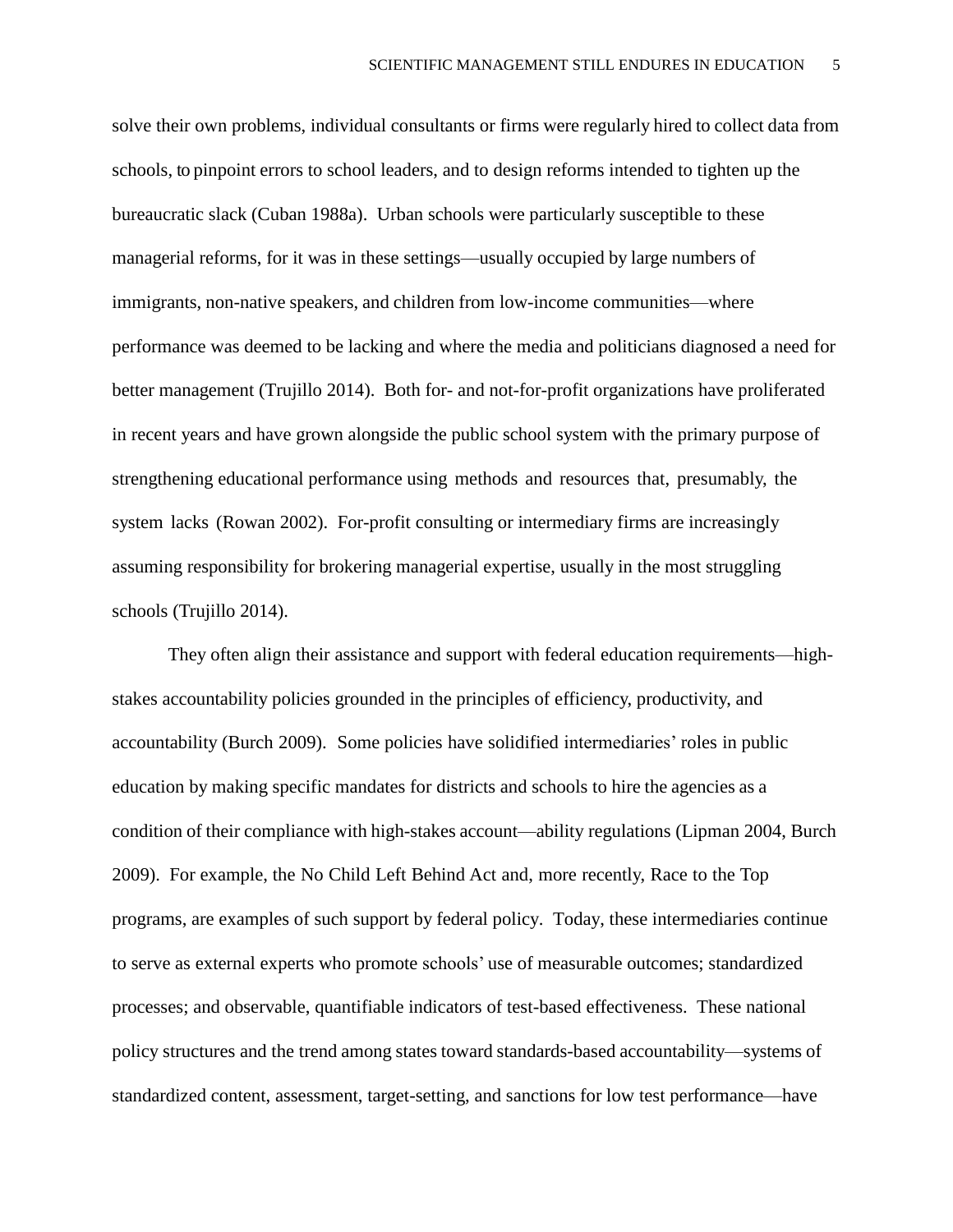also helped to cultivate local policy contexts that are conducive to intermediaries' interventions (Trujillo 2014). Taylor's ideas of standardizing tasks to increase efficiency and output parallels the adoption of high stakes standardized testing with the No Child Left Behind Act (U.S. Department of Education 2001).

## **Propagation of Scientific Management by School Administrators**

With the publication of his first article, "The Elimination of Waste in Education," John Franklin Bobbitt (1912) started his career as a leader in the field of curriculum and became one of the pioneers that set the stage for the adoption and implementation of scientific management in school administration in the US (Kliebard 1970, 2004). Bobbitt's work in curriculum studies in the US is particularly important because of his application of Frederick Taylor's concepts of scientific management to educational management and planning. While arguing that factory-like efficiency in education should be driven by objectives, Bobbitt (1920) stated:

It is the objectives and the objectives alone … that dictate the pupil-experiences that make up the curriculum. It is then these in their turn that dictate the specific methods to be employed by the teachers and specific material helps and appliances and opportunities to be provided. These in their turn dictate the supervision, the nature of the supervisory organization, the quantity of finance, and the various other functions involved in attaining the desired results. And, finally, it is the specific objectives that provide standards to be employed in the measurement of results. (p.142)

Bobbit argued that schools, like businesses, should be efficient, eliminate waste, and focus on outcomes to the degree that the curriculum must be useful in shaping students into adult workers. Along with Frederick Winslow Taylor, Bobbit believed that efficient outcomes depended on centralized authority and precise, top down instruction for all tasks performed. Within Bobbitt's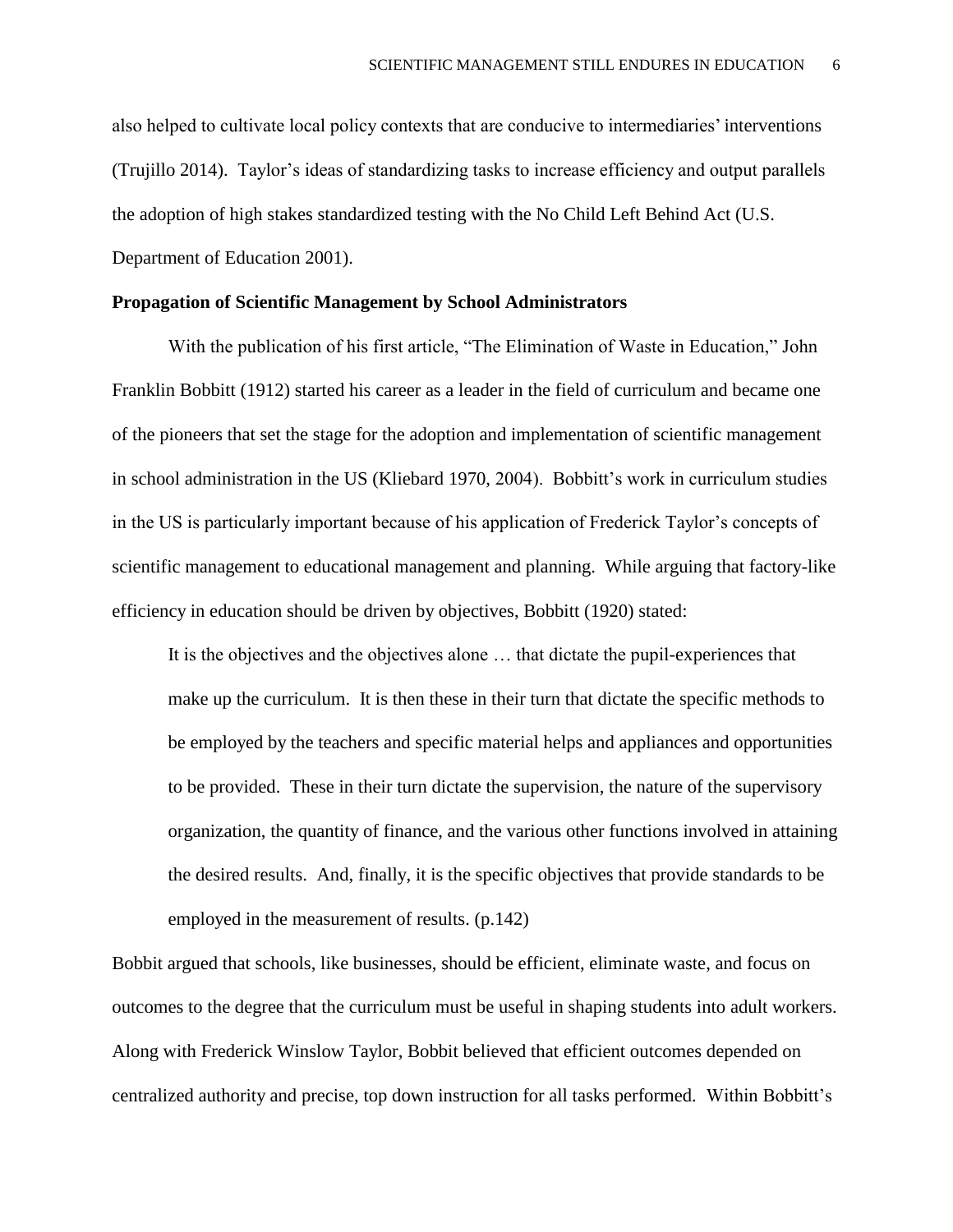educational vision—similar to Taylor's vision of managers—the administrator gathers all possible information about the educational process and develops the best methods for teachers to get students to meet the standards (Kliebard 1970, Au 2011). Bobbitt (1912) explained:

The new and revolutionary doctrine of scientific management states in no uncertain terms that the management, the supervisory staff, has the largest share of the work in the determination of proper methods … Under scientific management, the supervisory staff, whose primary duty is direction and guidance, must therefore specialize in those matters that have most to do with direction and guidance, namely, the science relating to the processes. (p. 52-53)

According to Bobbitt's (1913) scientifically managed education, teachers must be required to follow the methods determined by their administrators because they are not capable of determining such methods themselves:

The burden of finding the best methods is too large and too complicated to be laid on the shoulders of the teachers … The ultimate worker, the teacher in our case, must be a specialist in the performance of the labor that will produce the product. (p. 52–53)

Bobbitt's conception embraced one of the core logics of scientific management in education, which asserts that the end-points of predetermined objectives and/or standards alone drive the educational process (the production of students). Within these logics, all aspects of education therefore must serve the ends of the education process, with student learning purely based on pre-determination, and teachers' content delivery structured by pre-determined scientific methods. Thus, the ends determine the means. This allowed the curriculum to be broken down into content units that could be standardized, determined in advance, taught in a linear manner, and easily assessed (Smith 2004). In this way the application of the principles of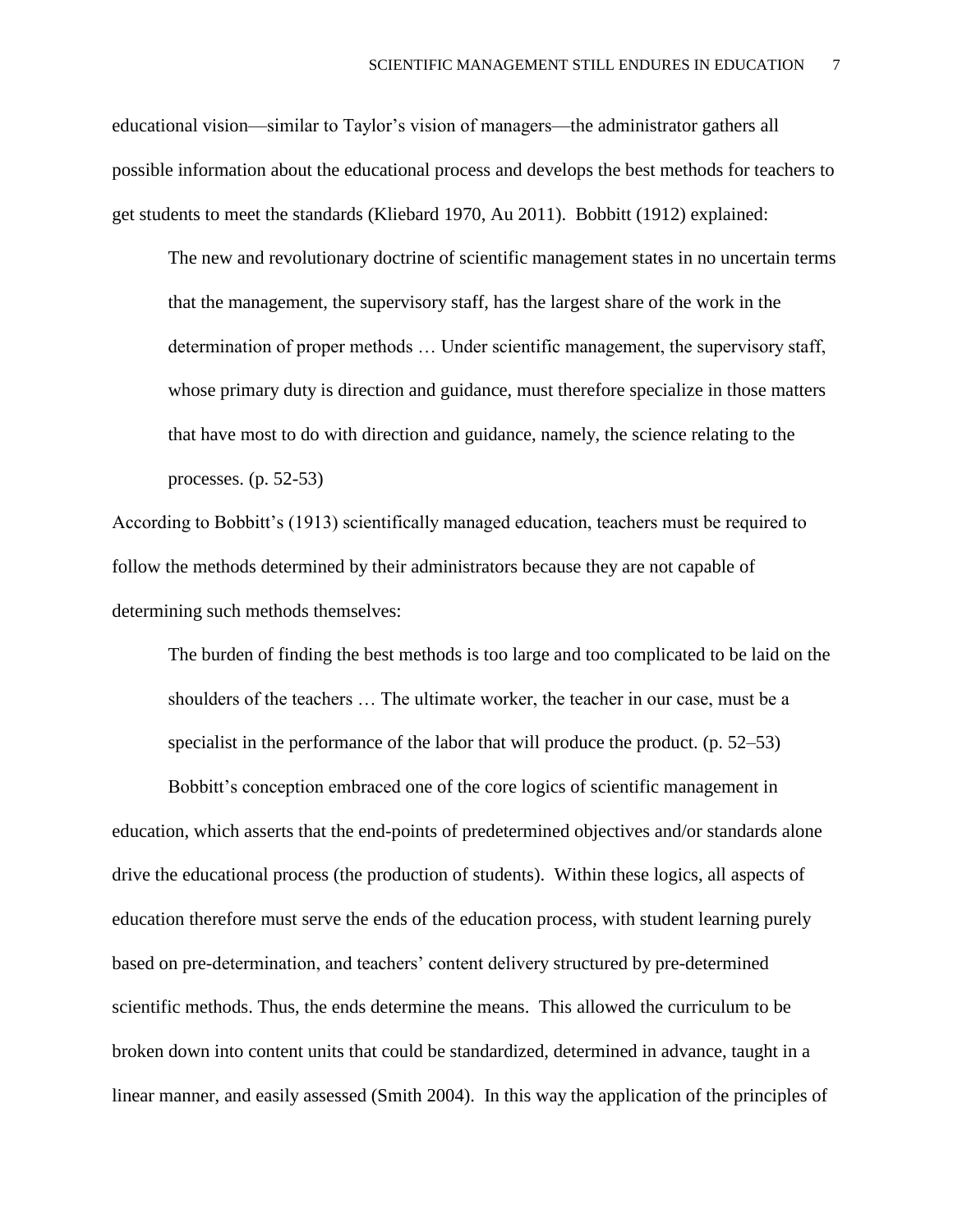scientific management to education allowed for continued administrative control over the process of teaching itself because it usurped substantial amounts of power from teachers-as-workers and allowed for increased surveillance over their teaching (Au 2011). The application of scientific management to education also affected the relationships of teachers and students to the process of education: it dehumanized their relationship to teaching and students by alienating them from their own creativity and intellectual curiosity (Kliebard 2004). Other educational leaders such as David Snedden, Ellwood Cubberley, Edward L. Thorndike, and Frank Spaulding also openly advocated the same factory-like, capitalist production-minded educational reforms and structures (Callahan 1964, Cuban 2004). Despite some alternatives that were proffered by progressives such as John Dewey, the scientific management model promoted by Bobbitt, Snedden, Cubberley, Thorndike, Spaulding and others became the dominant model that guided education (Au 2011).

In response to expansion in education services and curriculum, educating diverse student populations, and a growing need for accountability school administrators applied Taylor's and Bobbitt's ideas to schools. As Callahan (1962) noted, the claim made about the results of scientific management in business and industry confounded the notion that it was the much needed antidote to the great waste that existed in many grossly mismanaged schools. Despite Callahan's views and those of others opposed to Taylor's ideas, scientific management with its emphasis on efficiency found responsive chords among educators (Kliebard 1970, 2004). School administrators, in conformity with the "scientific" design of work and management, assigned teachers fragmented teaching tasks, "efficient" step-by-step procedures for accomplishing the tasks, and control mechanisms in the form of teacher evaluation and state-wide proficiency tests (Fine 1997, Cuban 2004, Stoller 2015). The management of schools is still based on control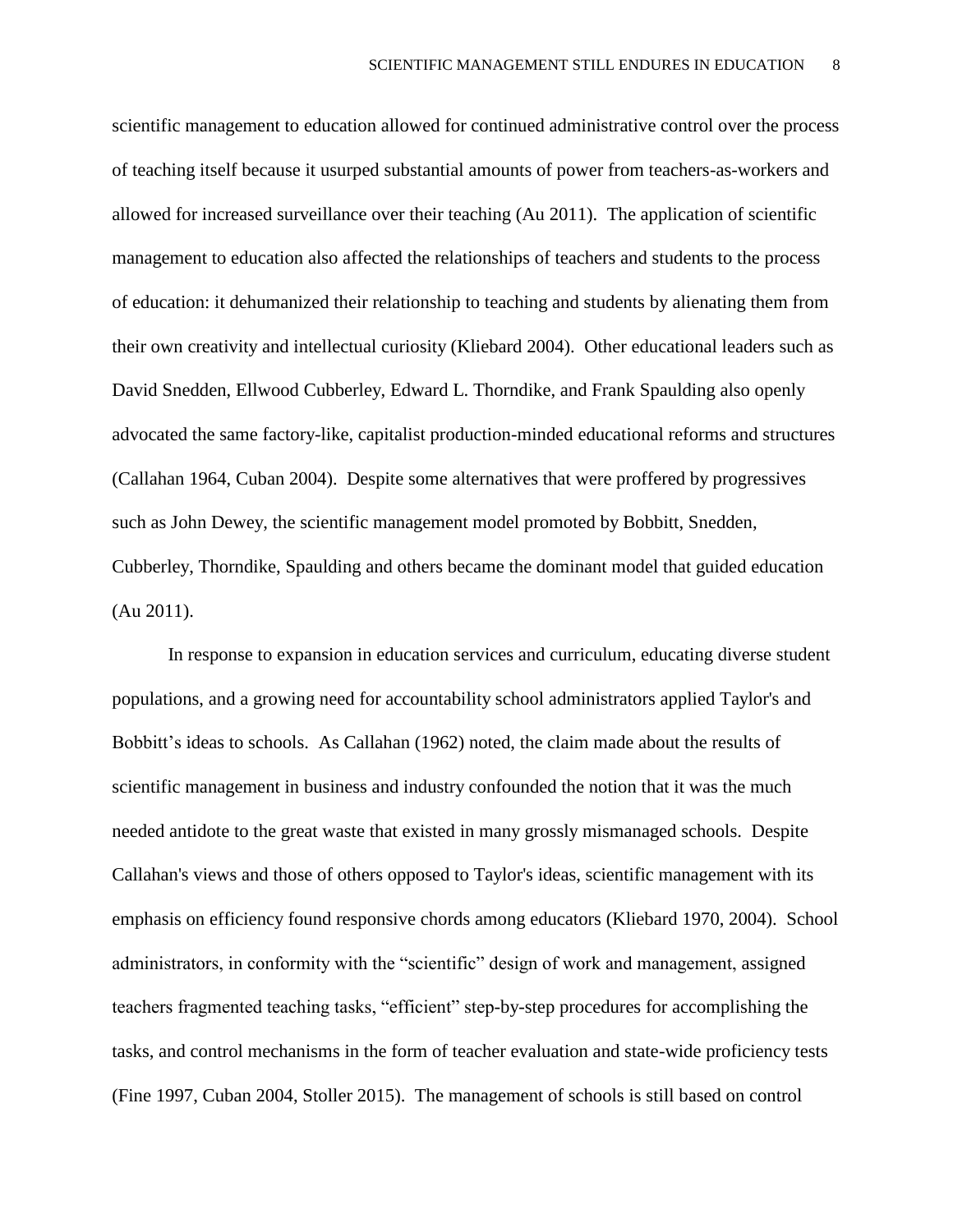(legislative and administrative): control of the work process and its measurement, and control of motivation through economic rewards—a strategy researchers have found to have minimal, if any, positive impact on teachers' job satisfaction and performance (Walton 1991, Gray 1993, Holt 1993, Tischler 2007, Owens 2014, Stoller 2015).

Worthy of mentioning here is the fact that scientific management is not the only management strategy from which education has borrowed. However, no other strategy, theory, framework or principle of management has negatively influenced educational management and efforts to improve schools in America as scientific management did and, to some extent, continues to do so. As some writers (Wilms 1983, Watkins 1986, Fine 1997, Au 2011) have contended, the entrenchment of efficiency and control in education, especially in school administration, was exacerbated by educators who fanned and propagated the principles of scientific management. The National Education Association (1990) noted that "the efficiency movement bequeathed an undeniably powerful inheritance of attitudes, structures, and rituals to American education" (p. 31). Perhaps unaware of the future effect of scientific management on school administration, social efficiency crusaders, who in great significant ways shaped the organization and administration of schools, applied the principles and philosophies of scientific management to education.

For example, Ellwood Cubberly believed that the adoption of scientific management in schools would mean the ultimate changing of school administration from guesswork to scientific accuracy, and the changing of school supervision from a political job for which little or no technical preparation need be made, to that of a highly skilled piece of professional social engineering (Fine 1997). He suggested that scientific management would demand the creation of standards of measurement and units of accomplishment which would determine, at the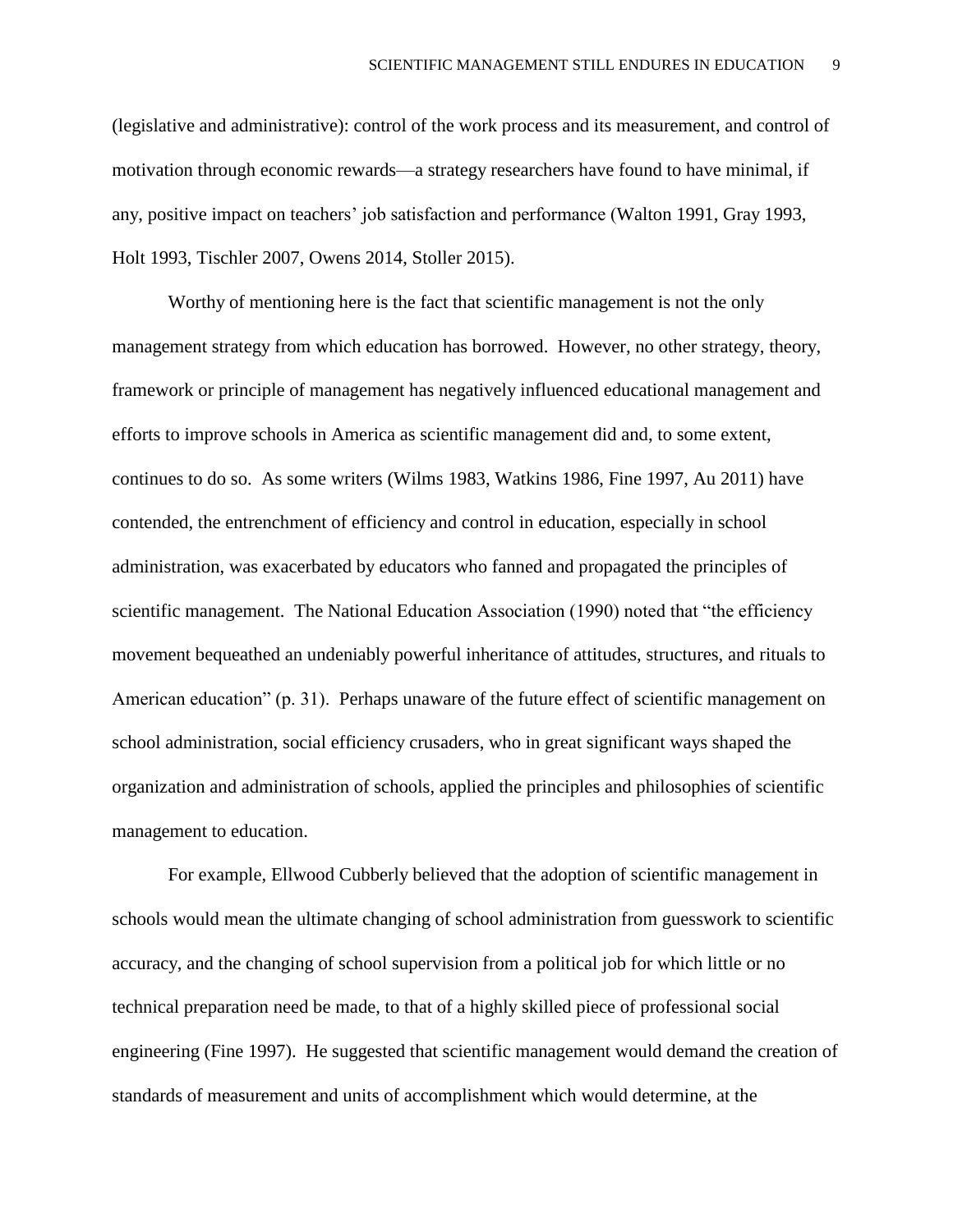individual, school, or system-wide level the efficiency of the work being done. Such standards, he maintained, would substitute for personal opinion, which in the past had constituted the only standard of measurement in educational procedure. In the early years of the twentieth century, William C. Bagley (1910) published his influential "Classroom Management," in which he described classroom management as a problem of economy that seeks to determine in what manner the working unit of the school plant may be made to return the largest dividend of time, energy, and money. In a similar trend in 1911, the National Society for the Study of Education appointed the Committee on the Economy of Time in Education and charged it with making recommendations for the elimination of waste in the elementary school curriculum, the improvement of teaching methods, and the establishment of minimum standards for each school subject (National Education Association 1990). Two members of the committee, Frank Spaulding and Franklin Bobbit, called for a three-step process for the "scientific" design of curriculum and instruction. In a process that replicated Taylor's ideas, these three steps involved (1) analyzing the classrooms during instruction to identify the range of teaching styles, (2) using specially designed test to measure the effectiveness of the methods identified, and (3) using the method that yielded the highest result (Shannon 2012).

In his charge to school administrators concerning their responsibilities, Franklin Bobbit, a strong advocate of scientific management, asserted that efficiency depended on centralization of authority and definite direction by the supervisor of all processes performed so that there can never be any misunderstanding as to what is expected of a teacher in the way of results or in the matter of method (Au 2011, Stoller 2015). Similarly, Bagley instructed teachers that "unquestioned obedience" was the "first rule of efficient service" (Bagley 1910, p. 74). The result of the work of Bobbit and those of other proponents of scientific management in education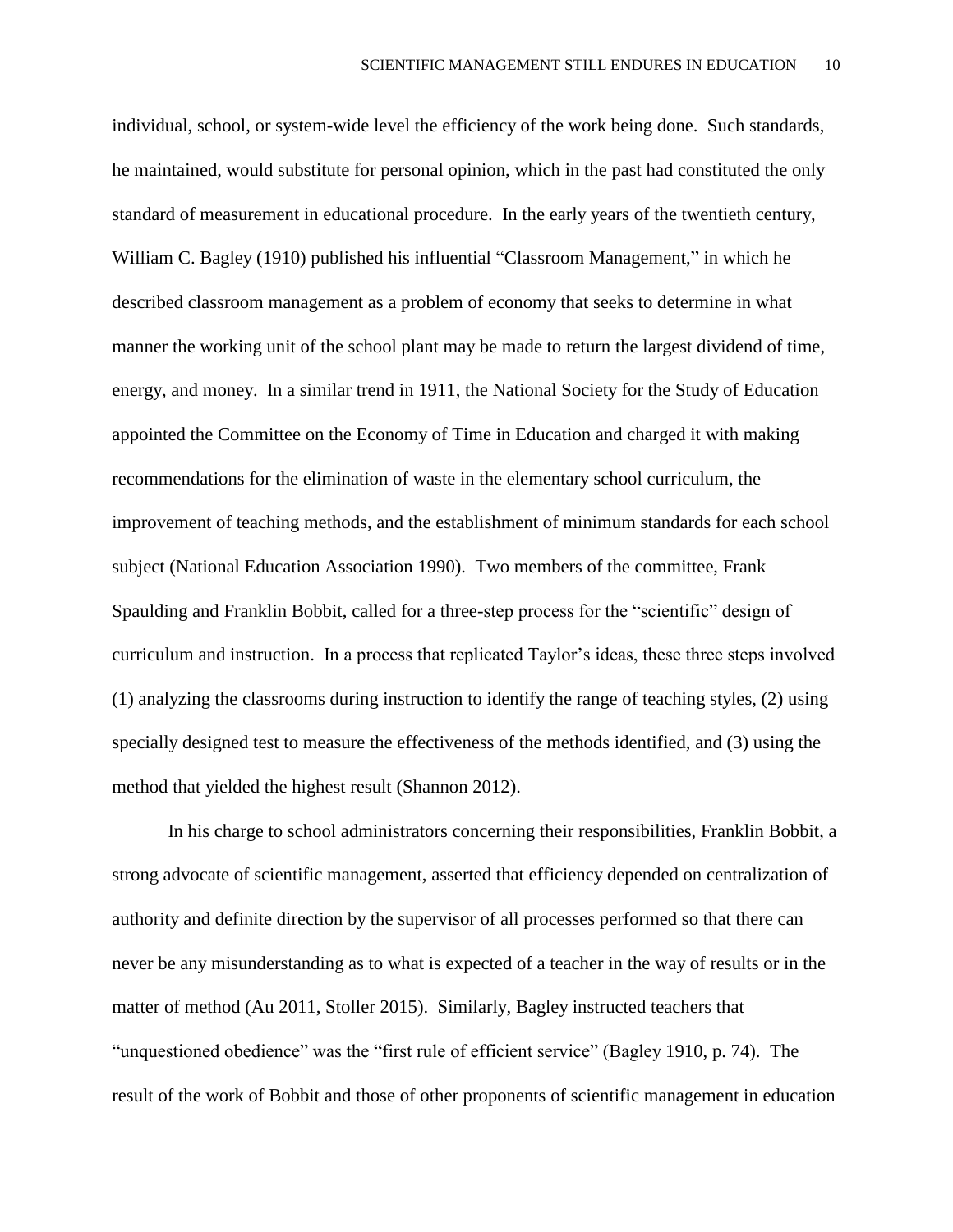includes the surrender, by teachers and staff, discretion in their work; the unionization of teachers; and the adversarial relationship that was created between administrators and teachers.

As it did between management and employees in the business and industrial sectors, scientific management contributed to adversarial relationships between teachers and school administrators and/or school boards, and to the formation of teacher unions. Needless saying that unionization caused a shift in teachers' focus from classroom to more distant and abstract settings (Jacoby 2011). For example, as they organized and lobbied for higher wages and improved working conditions, larger bargaining units became necessary to lobby local, state, and federal policymakers. Because external criteria or forces in the form of union contracts have defined wages, working conditions, and class size legal and adversarial relationships have been substituted for personal relationships. Teachers and administrators in many school systems are still polarized and, in some cases, they defined their interests as different and often antagonistic to each other. The result of this kind of impersonal control is a slow death of ideas in teaching and dministrators doing the creative thinking teachers need to be effective for them, even before teachers get to the classroom. Often the situation may degenerate to one in which working conditions, salaries, and class sizes are negotiated elsewhere; curricula would be established by an outside agency; content is specified by subject-matter experts; disciplinary procedures are prescribed by the courts; and the components of effective teaching will be itemized and quantified by administrators and legislators. These aspects of "scientific control" separate teachers from significant input in ideas about many aspects of schooling. We now know that improved teacher and student performance result from allowing and encouraging teachers to breathe the life of ideas into their professional work (Bridwell-Mitchell 2015). Outstanding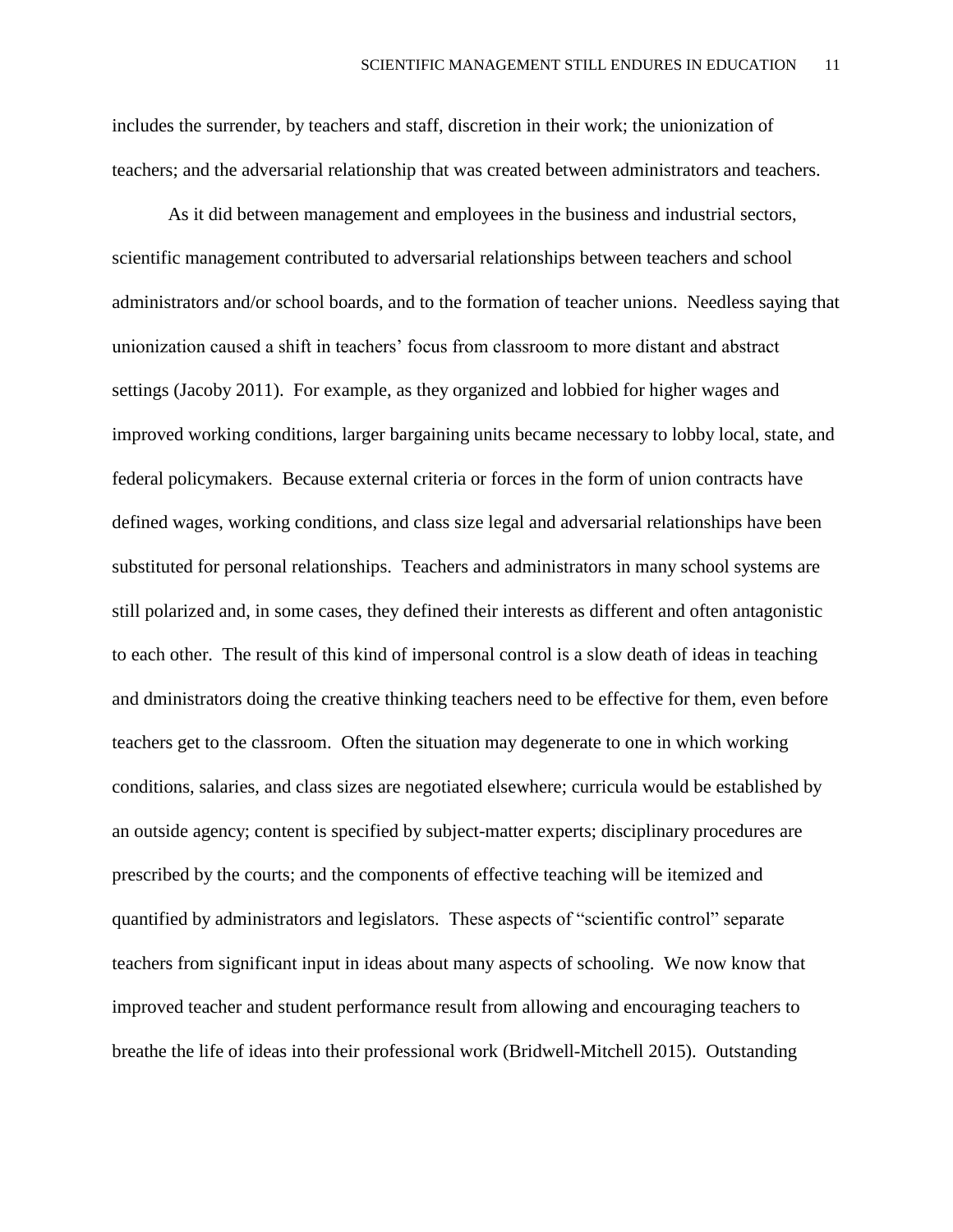teachers describe their work as a creative process that depends on ideas and vitality (Chance 1991, Owens 2014).

### **Scientific Control of Competency and Accountability in Education**

Since 1930s, standard tests have become the instrument enabling authorities to judge the performances of both students and teachers (Au 2011). It has become evident that the benefits of applying scientific methods to schools is that education has increasingly become characterized by standardized tests, expert opinion, and institutional authority and control (Stoller 2015). At first, the application of scientific control to education focused on diagnosing students needs and abilities and the teaching of subject matter. More recently, frustrated school boards and states have chosen to apply the method to the selection, training, and promotion of teachers (Au 2011, Stoller 2015). For example, North Carolina State Board of Education, among others throughout the country, have begun a plan to evaluate pre- and in-service teachers based on state-mandated competencies that are thought to be associated with good teaching and leadership (North Carolina Department of Public Instruction 2012). Such mass evaluation, while it promises simplicity and efficiency, may be deceptive. The good teacher most of us know entered into a personal relationship with each student; he or she ensured that the responsibility of learning was the students'; the teacher often taught a range of subjects; and he or she integrated subjects to help students find meaning in what might be ordinary disconnected bits of information. Therefore, defining what that teacher did remains elusive and in the process of scientifically managed mass evaluation, the effective teacher may not be credited for outstanding qualities.

Yes, teachers should be accountable. The issues are To whom and How? Competencies are difficult to define and measure because neither our comprehension of teaching nor our knowledge of cause and effect as it operates in social systems is sufficient to apply simple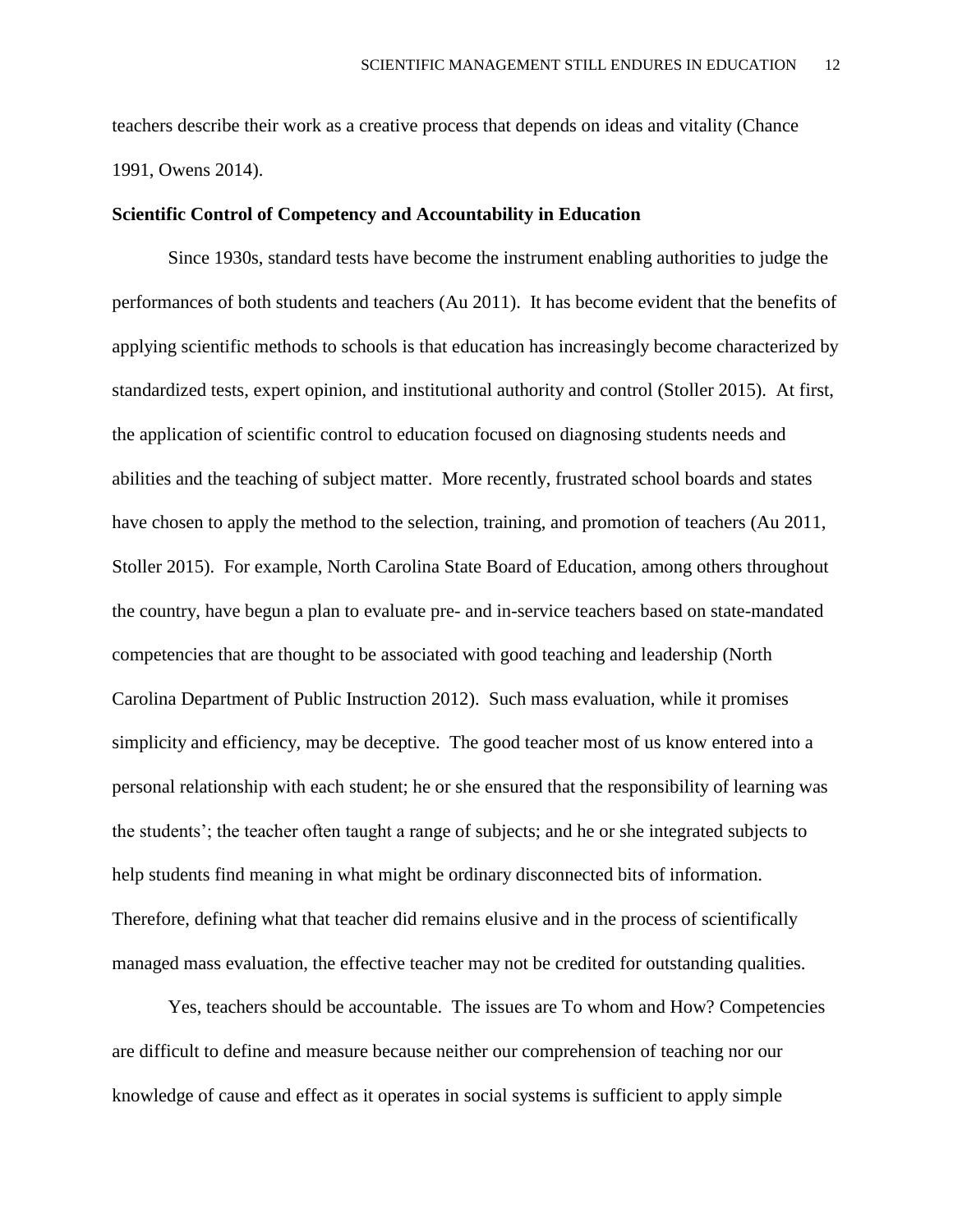technical solutions to complex problems. Scientific management, with its emphasis on control and the "one best way" of doing work, has culminated in teachers being at the receiving end of public criticism. For example, persistent blames for the inadequacies of the educational system in America continue to be focused on teachers (Jacoby 2011, Bridwell-Mitchell 2015). The views of many of these critiques are replete with the belief that the problems of schools are due to the inefficiency of teachers (Fine 1997, Bridwell-Mitchell 2015). To such critiques, the multifaceted problems of American education will disappear overnight, if teachers become more efficient in performing the numerous tasks imposed on them by both the society and the school system. But contrary to these critiques, school administrators should exert less control and engage in more cooperative and collaborative endeavors with teachers in order to to allow them to assert themselves professionally and to assume leadership roles in defining and controlling the substance of what they do—teaching.

John Dewey, a critique of Taylor, tried to dissuade educators from using tests that are developed based on the principles of scientific management. He recommended that tests be used for diagnostic purposes, to provide a better understanding of children, and not as a convenient means of classifying and standardizing students (Callahan 1964, Rose 2011). Contrary to Dewey's recommendations, school administrators gathered and analyzed information in the educational workplace, and then assumed control of the process of directing teachers to teach in ways that management (state and local) considered the most efficient (Au 2011, Bridwell-Mitchell 2015, Stoller 2015.

One of the effects of restricting teacher autonomy was the transformation of education by a change in the relationship between teachers and administrators and by the development of educational standards and means of measurement (Rose 2011). School administrators would be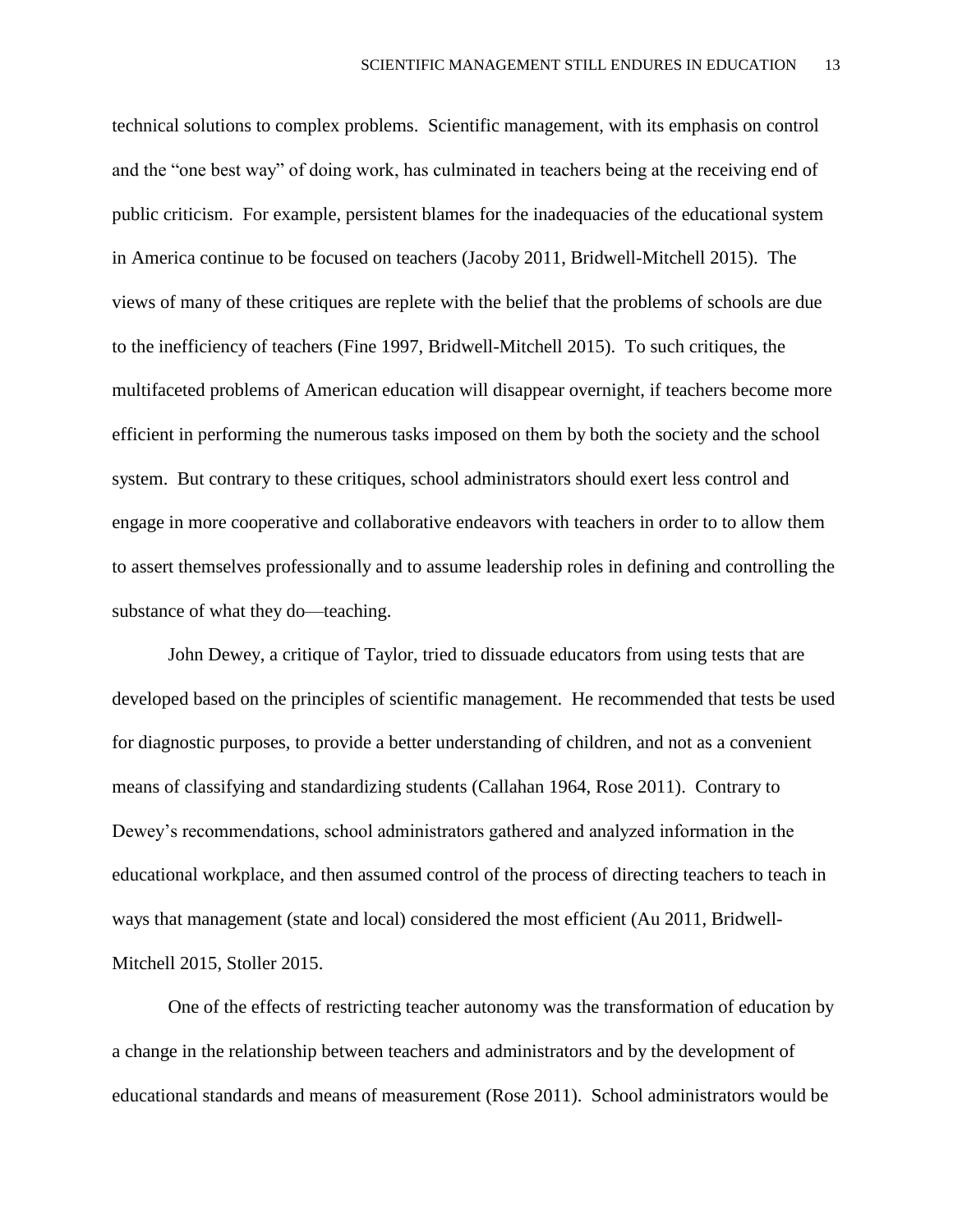guided by a scientific system of pedagogical management that would require the measurement of results against fixed standards—concerted efforts to introduce an element of accountability into the educational process. The measurement of results are important for two reasons: (1) it affords administrators the opportunity of monitoring progress in the classroom, independently of teachers; and (2) it gave administrators publicly credible evidence of educational progress or dysfunction. Today, policymakers' and the public's fascination for standardized tests (control measures) continue to escalate, and has become the most accepted means of determining the effective or wasteful use of public's tax dollars.

Despite the glaring consequences of standardized testing (e.g., not being a valid assessment of the skills students need for life-long learning and for transition from school to work, inability to measure higher level cognitive skills, teachers teaching to the test, and others), we continue to be mesmerized by education's annual ratings and no doubt will continue to be until widely accepted supplemental sources of evaluation are developed. More than any other factor, scientific management and its concomitant influence in the development of measurement techniques greatly standardized the form and content of teaching (Allen 1979). In, "Education and the Cult of Efficiency," Raymond Callahan (1962) noted that the quest for efficiency was directed to the management of schools and the curriculum, to the extent that the superintendent of schools was transformed from an educator to a business manager. In reviewing the impact of Taylor's ideas on the study of administration, Callahan stated:

no wonder that schoolmen sought to emulate the efficiency of business and use whatever methods business has used to attain it; and no wonder that scientific management appeared in the forefront of these methods. Its appearance, however, was an unhappy one for our educational system. For instead of approaching the study of administration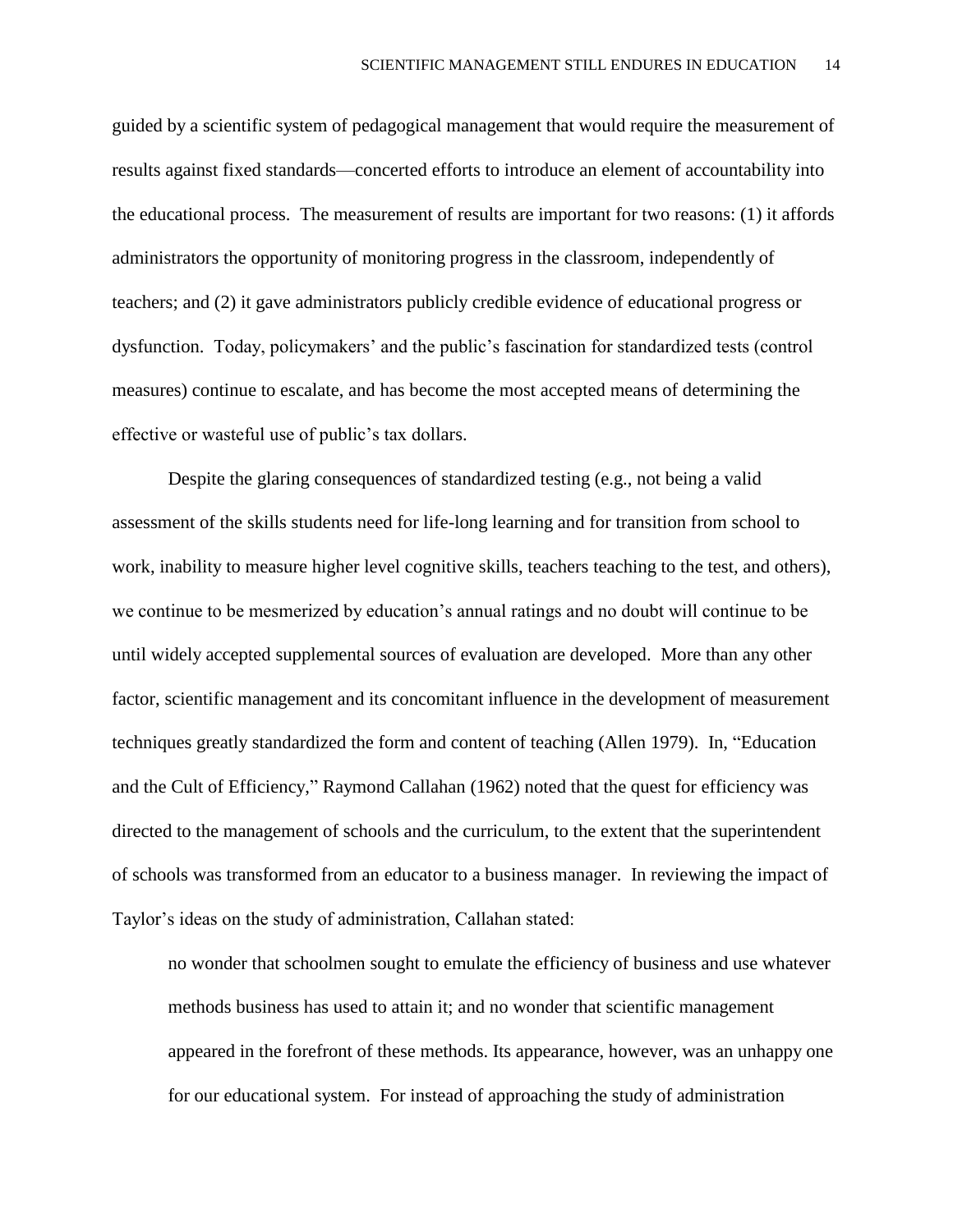through the social sciences, school administrators applied the science of businessindustrial management as they understood it. (p. 245)

Callahan deplored the impact of scientific management on school administrators, noting that educational issues were "subordinated to business considerations" (1962, p. 246). For example, in curriculum development, the influence of scientific management principles is evident in the popular Tyler model. Tyler (1950) opined that instructional objectives should be specified in advance and used as a basis for determining and evaluating educational experience. Tyler's curriculum planning model became the popular framework that guided the planning and development of school curricular. Like in an industrial process, the course of study became an instructional sequence, with each stage guided by explicit objectives that were judged by performance assessment techniques. The principles espoused in Tyler's curriculum model is still ubiquitous (Jonnaert and Therriault 2013).

In fairness, scientific management principles were developed when workers were not well educated, and their social character was more predictable . Today's workforce is better educated and is more innovative; their social character has changed drastically; and the pervasive impact of technology calls for advanced skills. Knowledge about the nature of human behavior in the workplace has enabled us to understand better the role of human interdependence in organizational development. What the society is prepared to pay high prices and high wages for now is higher quality, differentiation of instruction, and variety and responsiveness to changing learners' styles and needs; scientific management methods are not well suited to these goals.

## **Scientific Management Tasks and Learning Outcomes**

According to Taylor, the traditional method of management, "initiative and incentive model," (rewarded employees based on completed work) was very problematic because it failed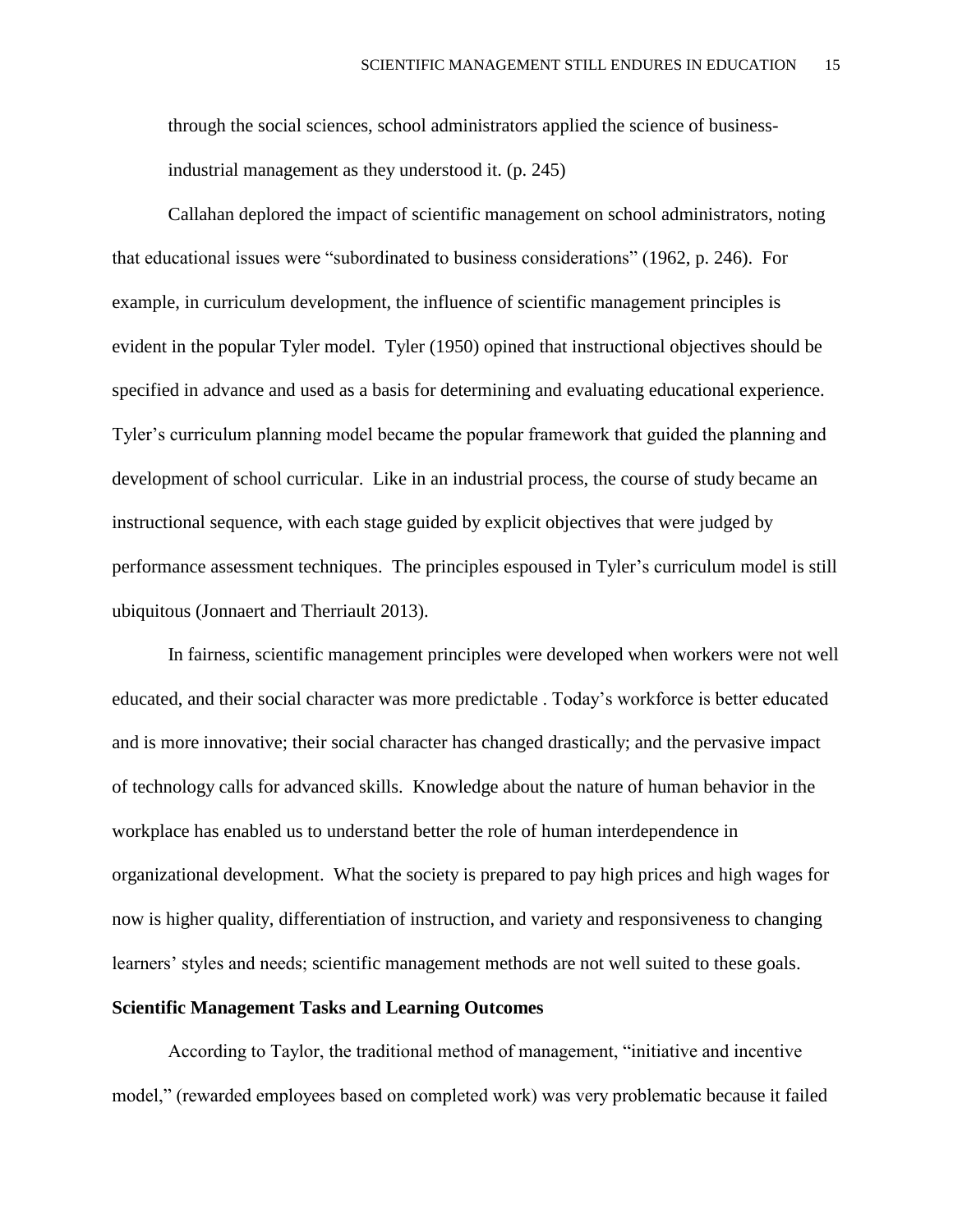to maximize production (1911, 1998). The solution was to recognize the system of production or work and localized knowledge around "the task" (Taylor 1998, p. 29). The task is the very specific thing a worker must know and be able to do in order to perform his or her role productively and correctly; collectively, a system of tasks worked in synchronization to support a process of production and reach a definable goal. Taylor (1998) described task as:

Perhaps the most prominent single element in modern scientific management is the task idea. The work of every workman is fully planned out by the management… in advance … This task specifies not only what is to be done but how it is to be done and the exact time allowed for doing it. And whenever the workman succeeds in doing his task right, and within the time limit specified, he [is rewarded for his effort]. … Scientific

management consists very largely in preparing for and carrying out these tasks. (p. 29) Like Taylor's reconstruction of industrial organizations around the task (Taylor 1998, Head 2014), several public school reform efforts in American continue to be structured around "learning outcome." Schooling in America, as increasingly defined and determined by the use of terms such as "learning outcomes," is an extension of scientific management, and it yields the very real possibility of restricting the creative capacities and unique potentials of students (Shepard 2000, Au 2011, Nelson 2012, 2013, Stoller 2015). Though the systematic use of learning outcomes is a contemporary phenomenon, the philosophical groundwork for their construction and adoption was established in the first half of twentieth century as part of the social efficiency movement, which intended to use Fredrick Taylor's principles as a foundation for the American education system (Shepard 2000). Today, the expansion of student learning outcomes tied to quantitative assessment metrics in America is being supported by significant corporate and legislative interests such as the Gates Foundation (Ashburn 2010), the Educational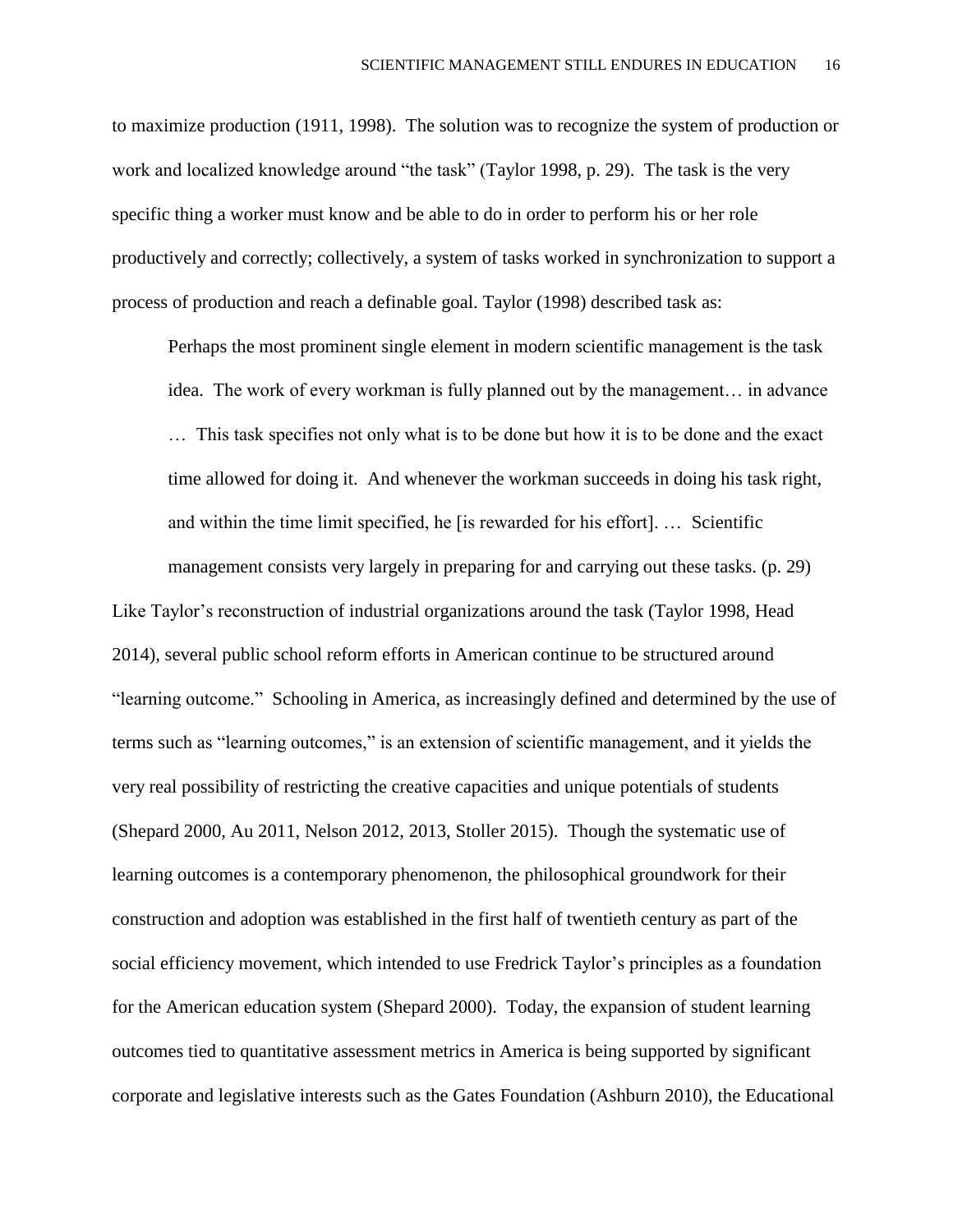Testing Service (Dwyer et al 2006) and the federal government (Nelson 2012, 2013). As reported by Garrison (1990), E. L. Thorndike's work, in particular, played a central role in moving Taylor's ideas into educational theory, measurement, and practice.

Like Taylor, Thorndike (1910) argued that there are "scales for everything in human nature" (p. 4). Thorndike (1910, 1935) saw his work as establishing scientific methods to 'measure such educational forces as the teacher's interest in his/her work, or the ingenuity of his/her questions, and such educational products as knowledge. Thorndike believed that learning is the accumulation of stimulus-response associations (Garrison 1990). While Thorndike is no longer a visible presence in educational theory, his ideas deeply influenced contemporary beliefs about the nature of evidence, the principles of fairness and the shape and trajectory of educational research in the twentieth century (Shepard 2000, Baez and Boyles 2009).

Current emphasis on learning outcomes at all level of education in America reduces assessment of learning and its use to that of classifying and/or labeling students and teachers. Instead, assessment should display as much of a student's understanding as possible and the expert/teacher must not simply evaluate the educational product, but also open the process for evaluation and critique—to see the inner workings of the student's mental process as he/she solves a problem or analyzes a concept. Rather than education viewed as the quantitative increase of facts or skills (an additive property), it is an ongoing process of both personal and cultural maturation through reconstruction (a hermeneutic capacity); education does not simply change what students know—it changes what they want to know (Stoller 2014). As Dewey (1981) noted, growth is present throughout the continuity of one's life and is merely expanded, refined and extended.

### **Conclusion**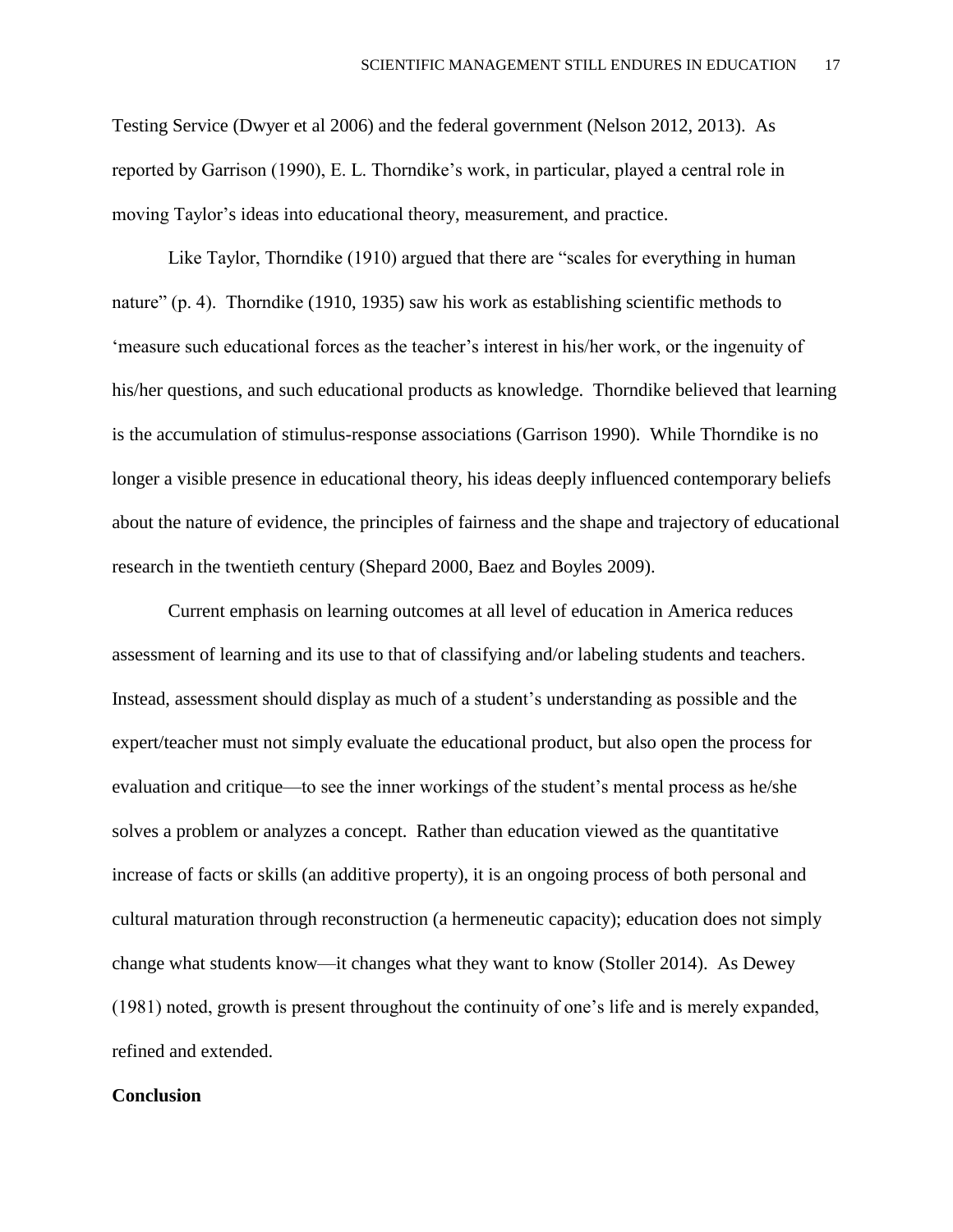The success of efforts that are aimed at refocusing the mission of public education in America, depends greatly on the quality of leadership and team work manifested by school administrators and teachers (Tischler 2007, Rose 2011, Bridwell-Mitchell 2015). In fact, many schools have changed in an excitingly productive way because of school administrators' particularly striking and unique ability to cultivate and nuture human interrelations based on trust, team work, cooperation and collaboration between various constitutuents of the school system (Holt 1993, Fine 1997, Owens 2014). While these administrators have beeen able to mobilize people to overcome the resistance that the system reflexively generates, others have not been successful, perhaps, due to their indoctrination in the philosophy of efficieny and control. They seem to have become enmeshed in the bureaucratic nature of schools where rules, compliance, and support of the system is the norm (Chance 1992, Rose 2011, Owens 2014). In such failing school systems throughout the nation, management of schools is more of a technical exercise or the manipulation of human and material resources to achieve certain predefined and predictable outcomes; and the quest for the one best way of doing work still finds responsive chords. To a great extent, administrative practices in such school systems are replete with principles and philosophies reminiscent of Frederick W. Taylor's scientific management (Fine 1997). Such practice causes profound stress on both teachers (especially new ones) and students and creates a process for constantly identifying losers. Also, such practices emphasize control of curriculum and instructional processes, teachers, staff, resources, and reward systems.

At the present and in many schools, teaching tasks are still routinized and segmented according to established curricula. Control for efficiency is enforced through legislative mandates, state-wide standards, administrative rules and policies, and district-wide evaluation processes. Overt bureaucratic forms of control through numerical teacher evaluations and invalid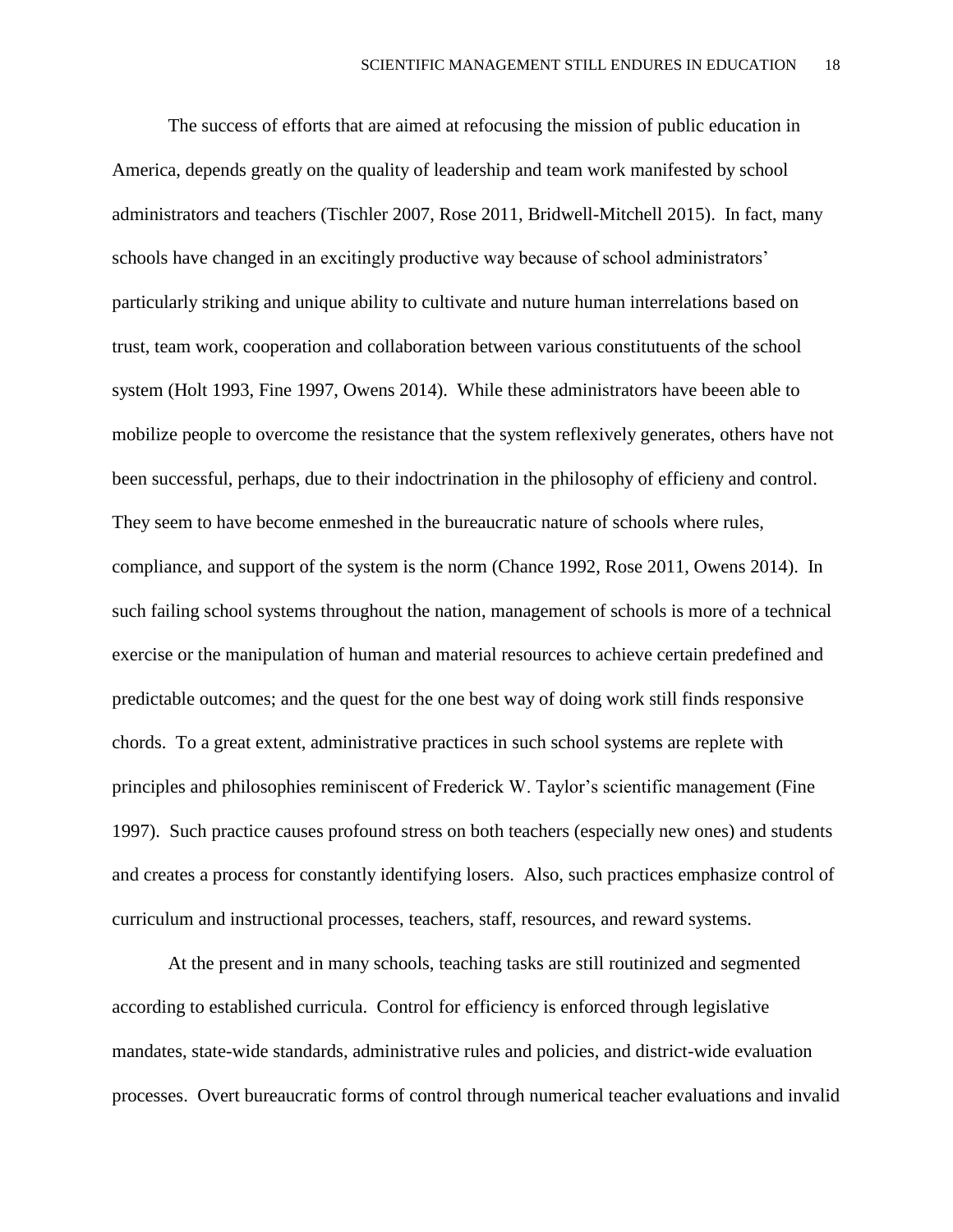state proficiency tests are still wide spread. Scientific control measures designed to measure teacher efficiency at the state, local, and district levels have done no more than create adversarial relationships between teachers and school administrators. While scientific management made us believe that management was an increasingly complex science that required managers of high intellect, it also forced management to pay little or no attention to the importance of workers contributing to decisions concerning what they do: their role was simply to follow the rules established by management. The division of labor implied by scientific management quickly became a fundamental paradigm that structured the expectations educators had for the increasingly diverse student population.

In contrast, we should explore the intricacies of human interrelations as the basis for creating and nurturing responsive management of teaching and learning--a cooperative and collaborative effort to improve teacher and learner performances (Bennis 1993, Holt 1993, Au 2011, Shannon 2012, Owens 2014, Stoller 2015). Today's labor market and the pervasive influence of technology suggest that schools should prepare students to be life-long learners and should help them make appropriate transition from school to work or higher institutions of learning. But, as evident in many school organizations, some to whom management of education is entrusted are yet to make these responsibilities a reality. School administrators should harness the rewards of team work such as increased teacher motivation, success for all students, improved teacher and student performance, high morale, better community relations, and above all, a nurturing environment for creative teaching and learning. If quality education is to prevail in America, educational administrators must unlearn and demystify the psychology of efficiency and control and the lingering residues of scientific management should be completely eradicated.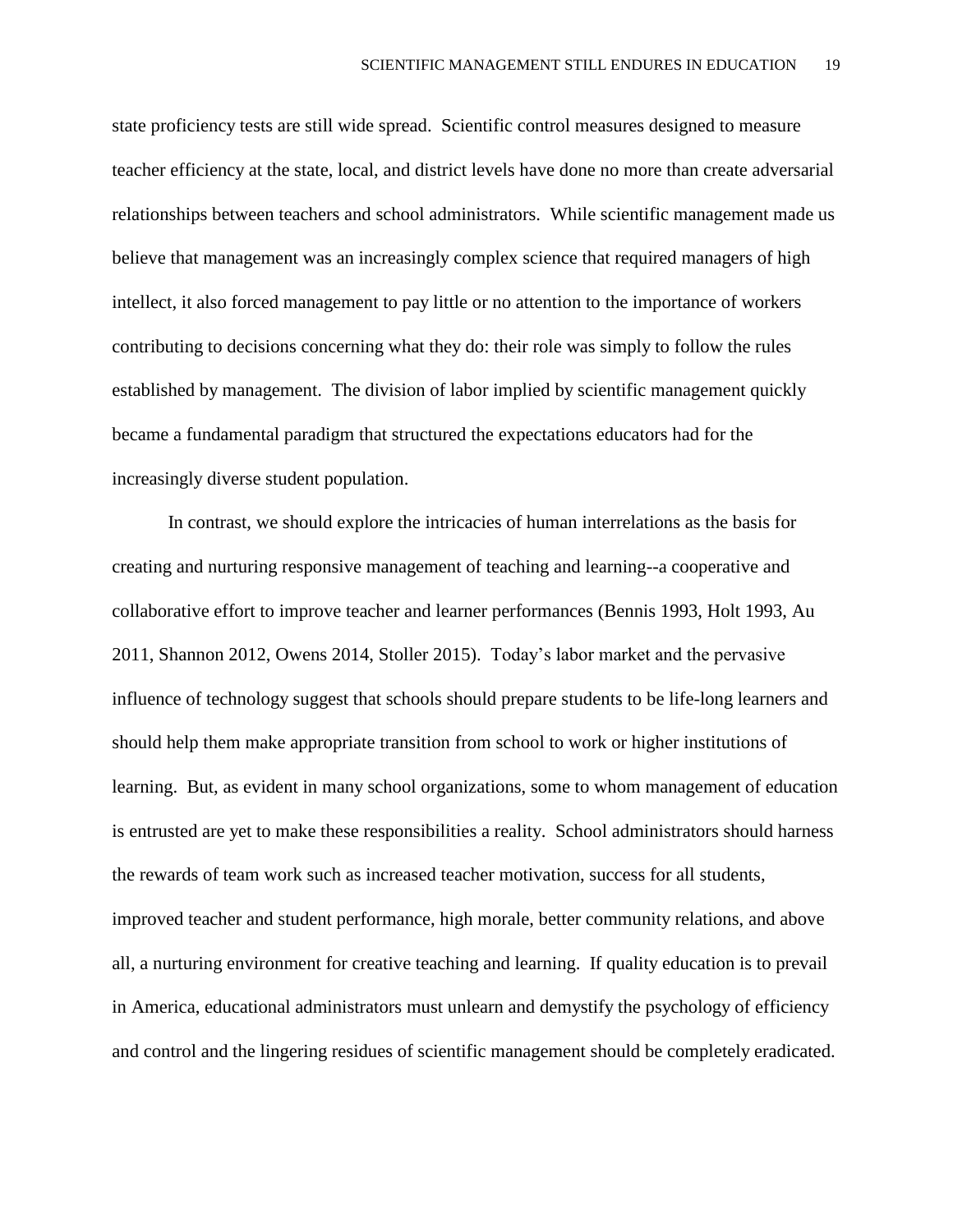### References

- Allen, J., 1979. *Taylor-made education: The influence of the efficiency movement on the testing of reading skills*. (Eric Document Reproduction Services No. ED 239 247).
- Ashburn, E., 2010. Gates's Millions: Can big bucks turn students into graduates? *Education Digest,* 76, 4–9.
- Au, W., 2011. Teaching under the new Taylorism: High‐stakes testing and the standardization of the 21st century curriculum. *Journal of Curriculum Studies,* 43 (1), 25-45.
- Baez, B., and Boyles, D., 2009. *The politics of inquiry: Education research and the "culture of science*." Albany, NY: SUNY Press.
- Bagley, W.C., 1910. *Classroom management*. New York: Macmillan.
- Bobbitt, J.F., 1912. The elimination of waste in education. *The Elementary School Teacher,* 12 (6), 259–271.
- Bobbitt, J.F., 1913. *The supervision of city schools: The twelfth yearbook of the national society for the study of education.* Bloomington, IL: Public School Pub.
- Bobbitt, J.F., 1920. The objectives of secondary education. In J.R. Gress (ed.), *Curriculum: frameworks, criticism, and theory.* Richmond, CA: McCutchan Publishing Corporation, 135–144.
- Bracey, G.W., 2008. Disastrous legacy: Aftermath of A Nation at Risk. *Dissent,* 55 (4), 80-83.
- Bridwell-Mitchell, E.N., 2015. Theorizing teacher agency and reform: How institutionalized instructional practices change and persist. *Sociology of Education,* 88 (2), 140–159.
- Burch, P., 2009. *Hidden markets: The new education privatization*. New York, NY: Routledge.

Callahan, R., 1962. *Education and the cult of efficiency*. Chicago: University of Chicago Press.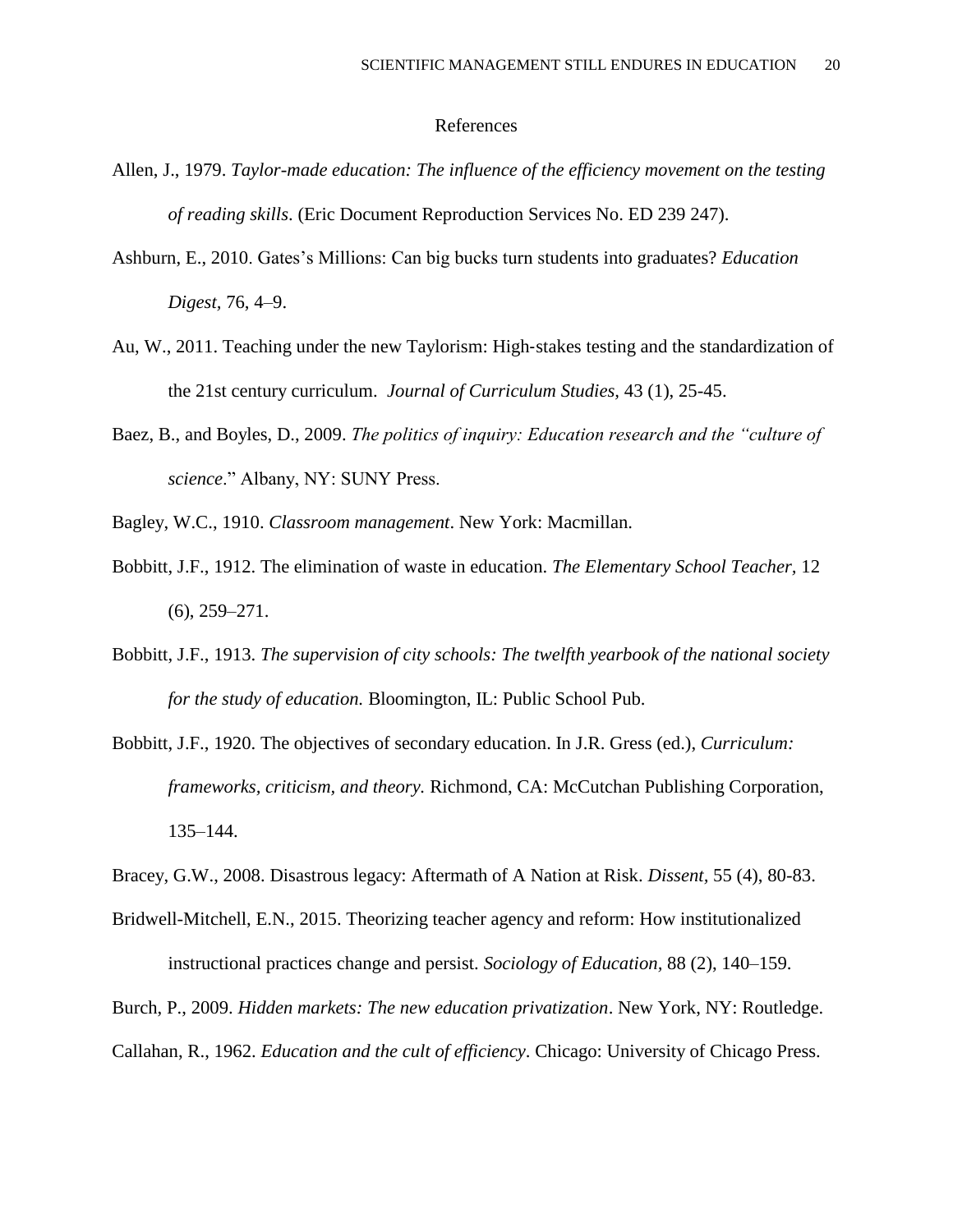- Callahan, R.E., 1964. *Education and the cult of efficiency: A study of the social forces that have shaped the administration of the public schools.* Chicago, IL: University of Chicago Press.
- Chance, E.W., 1992. *Visionary leadership in schools*. Springfield, IL: Charles C. Thomas.
- Crawford, S.G., 1991. *Leadership styles and second-order change*. Unpublished doctoral dissertation, University of North Carolina at Greensboro, NC.
- Cuban, L., 1988a. A fundamental puzzle of school reform. *Phi Delta Kappan,* 69 (5), 340-344.

Cuban, L., 1988b. You're on the right track, David. *Phi Delta Kappan,* 69 (8), 570-572.

- Cuban, L., 2004. *The blackboard and the bottom line: Why schools can't be businesses.*  Cambridge, MA: Harvard University Press.
- Dwyer, C.A., Millett, C.M., and Payne, D.G., 2006. *A culture of evidence: Postsecondary assessment and learning outcomes. Recommendations to policymakers and the higher education community*. Educational Testing Service. Avaliable from [http://files.eric.ed.gov/fulltext/ED500004.pdf.](http://files.eric.ed.gov/fulltext/ED500004.pdf)
- Fine, J., 1997. School supervision for effective teaching in America 1910-1930. *High School Journal,* 80 (4), 288-295.
- Garrison, J., 1990. Philosophy as vocational education. *Educational Theory,* 40, 391–406.
- Gray, K., 1993. Why we will lose: Taylorism in America's high schools. *Phi Delta Kappan*, 370- 374.
- Head, S., 2014. *Worse than Wal-Mart: Amazon's sick brutality and secret history of ruthlessly intimidating workers*. Salon.com. Available from [http://www.](http://www.salon.com/2014/02/23/worse_than_wal_mart_amazons_sick_brutality_and_secret_history_of_ruthlessly_intimidating_workers/) [salon.com/2014/02/23/worse\\_than\\_wal\\_mart\\_amazons\\_sick\\_brutality\\_and\\_secret\\_his](http://www.salon.com/2014/02/23/worse_than_wal_mart_amazons_sick_brutality_and_secret_history_of_ruthlessly_intimidating_workers/) tory of ruthlessly intimidating workers/.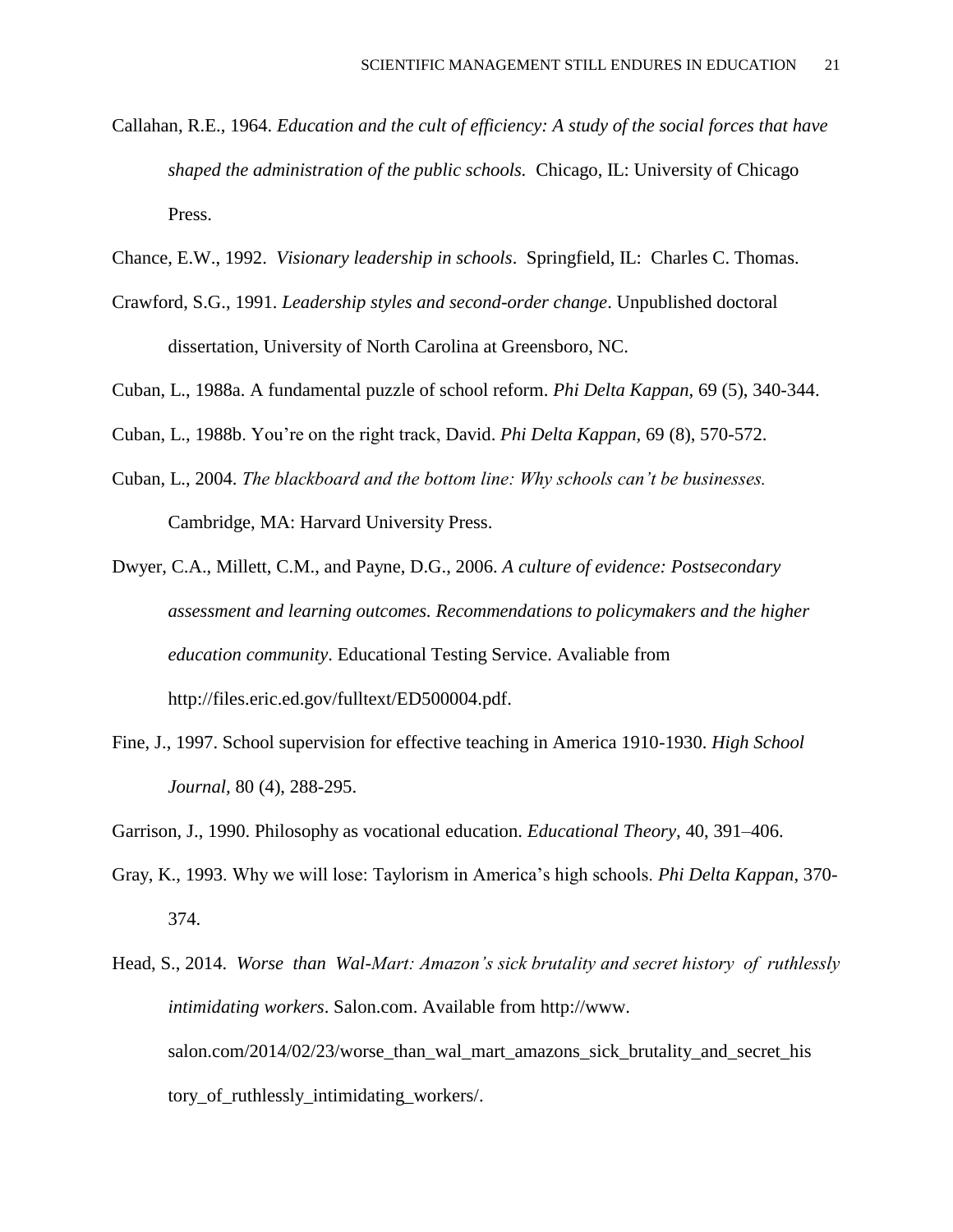- Hewitt, T.W., 2008. Speculations on "A Nation at Risk": Illusions and realities. *Phi Delta Kappan,* 8 (8), 575-579.
- Holt, M., 1993. The educational consequences of W. Edward Deming. *Phi Delta Kappan*, 382- 388.
- Jacoby, D., 2011*.* Teacher Unionization in School Governance*. Educational Policy*, 25 (5), 762- 783.
- Jonnaert, P., and Therriault, G., 2013. Curricula and curricular analysis: Some pointers for a debate. *Prospects,* 43 (4), 397-417.
- Kliebard, H.M., 1970. Reappraisal: The Tyler Rationale. *School Review*, 259-272.
- Kliebard, H.M., 2004. *The struggle for the American curriculum, 1893–1958.* New York, NY: RoutledgeFalmer.
- Lipman, P., 2004. *High stakes education: Inequality, globalization, and school reform*. New York, NY: Routledge.
- Lauren, K.R., 2012. Remain or react: The music education profession's responses to Sputnik and A Nation at Risk. *Arts Education Policy Review,* 113 (1), 35–4 4.
- National Commission in Excellence in Education, 1983. *A nation at risk: The imperative for educational reform*. Washington DC: US Government Printing Office.
- National Council on Education Standards and Testing, 1992. *Raising standards for American education*. Washington, D.C.: Office of Technology Assessment.
- National Education Association, 1990. *Business and the reshaping of public education: In its own image*. National Education Association, Washington, D.C., Research Division.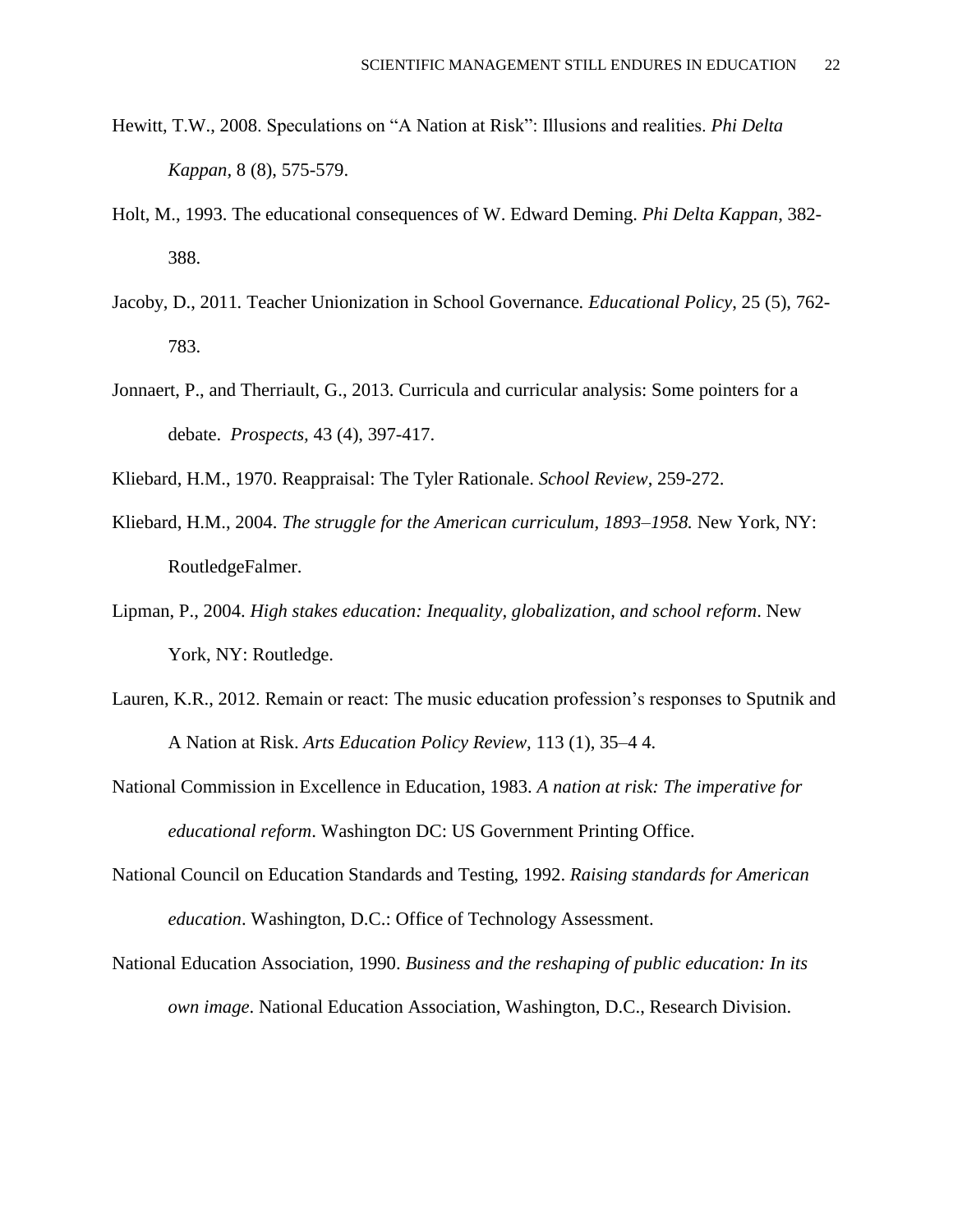National Leadership Network Study Group on Restructuring Schools. (1991). *Developing leaders for restructuring schools: New habits of mind and heart*. Washington, DC: U. S. Department of Education, Office of Educational Research and Improvement.

Nelson, L., 2012. *On notice: Inside higher education*. Available from [https://](https://www.insidehighered.com/news/2012/01/25/higher-education-proposals-included-state-union) [www.insidehighered.com/news/2012/01/25/higher-education-proposals-included-state](https://www.insidehighered.com/news/2012/01/25/higher-education-proposals-included-state-union)[union.](https://www.insidehighered.com/news/2012/01/25/higher-education-proposals-included-state-union)

- Nelson, L., 2013. *On notice, again. Inside higher education*. Available from [https://www.insidehighered.com/news/2013/02/13/obama-calls-more-attention-price](https://www.insidehighered.com/news/2013/02/13/obama-calls-more-attention-price-value-accreditation-state-union)[value-accreditation-state-union](https://www.insidehighered.com/news/2013/02/13/obama-calls-more-attention-price-value-accreditation-state-union)
- North Carolina Department of Public Instruction, 2012. *North Carolina teacher evaluation process*. Available from: [http://www.ncpublicschools.org/docs/effectiveness](http://www.ncpublicschools.org/docs/effectiveness-model/ncees/instruments/teach-eval-manual.pdf)[model/ncees/instruments/teach-eval-manual.pdf.](http://www.ncpublicschools.org/docs/effectiveness-model/ncees/instruments/teach-eval-manual.pdf)
- Owens, R.G., 2014. *Organizational behavior in education: Leadership and school reform.* 11th ed. Needham Heights, MA: Allyn & Bacon.
- Rose, M., 2011. The mismeasure of teaching and learning: How contemporary school reform fails the test. *Dissent*, 58 (2), 32-38.
- Rowan, B., 2002. The ecology of school improvement: Notes on the school improvement industry in the United States. *Journal of Educational Change*, 3, 283-314.

Sally, B., 2008. A nation at risk and the blind men. *Phi Delta Kappan,* 89 (8), 601-2.

- Shannon, P., 2012. School reform in the United States: Frames and representations. *Reading Research Quarterly,* 47 (1), 109–118.
- Shepard, L.A., 2000. The role of assessment in a learning culture. *Educational Researcher,* 29  $(7), 4-14.$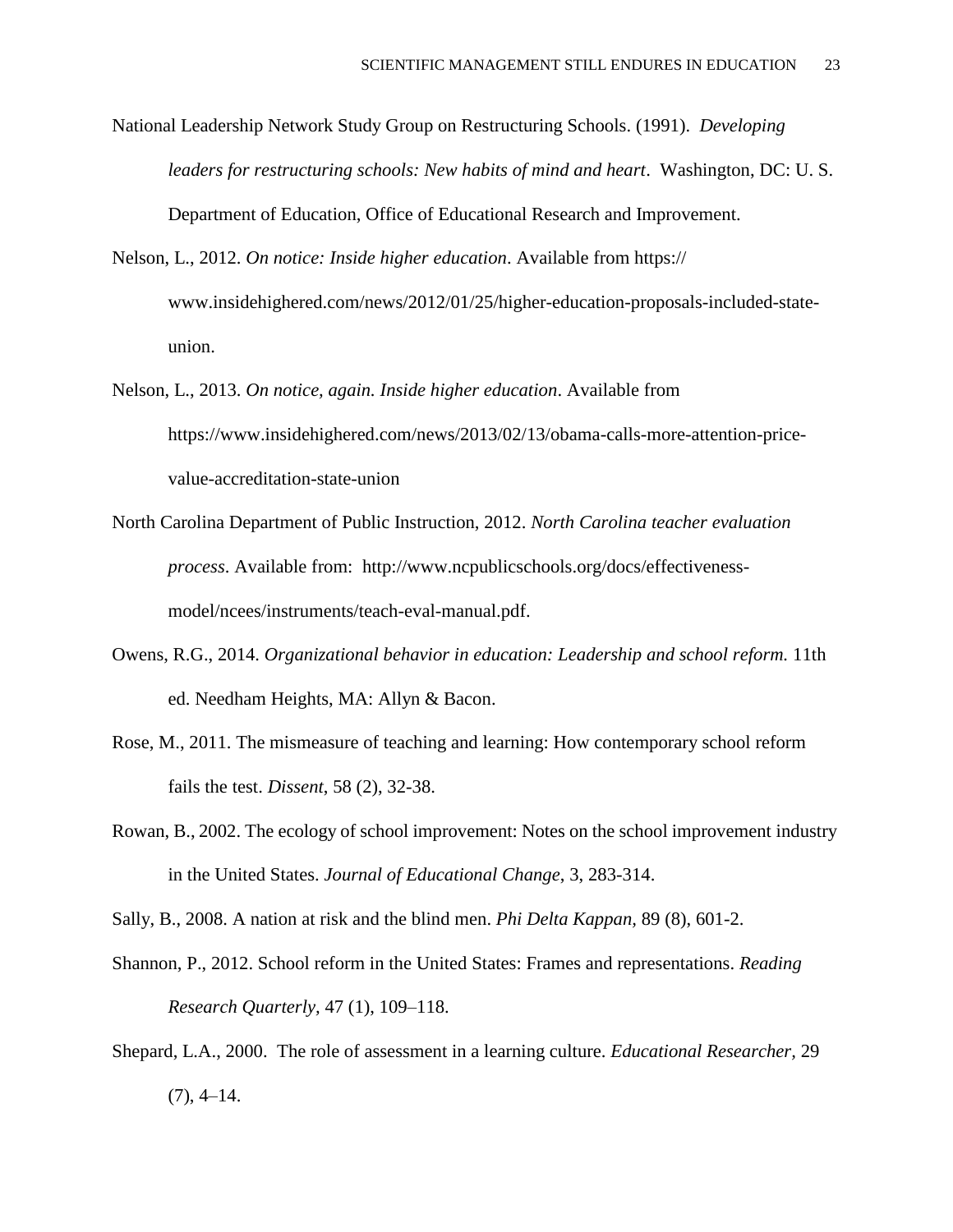- Smith, M.L., 2004. *Political spectacle and the fate of American schools.* New York: Routledge Falmer.
- Stoller, A., 2014. *Knowing and learning as creative action: A reexamination of the epistemological foundations of education*. New York, NY: Palgrave Macmillan.
- Stoller, A., 2015. Taylorism and the logic of learning outcomes. *Journal of Curriculum Studies,*  47 (3), 317-333.
- Taylor, F.W., 1911. *The principles of scientific management*. New York: Harper and Row.
- Taylor, F.W., 1998. *The principles of scientific management*. Atlanta, GA: Engineering & Management Press. (Original work published 1911).
- Tischler, C.S.I., 2007. Organizational learning mechanisms and leadership succession: Key elements of planned school change. *Educational Planning,* 16 (2), 1-7.
- Thorndike, E.L., 1910. *Educational psychology*. Albany, NY: Frank H. Evory & Co. (Original work published in 1903).
- Thorndike, E.L., 1935. *Adult interest*. New York: MacMillan Company.
- Trujillo, T., 2014. The modern cult of efficiency: Intermediary organizations and the new scientific management. *Educational Policy,* 28 (2), 207–232.
- Tyack, D., and Cuban, L., 1995. *Tinkering toward utopia: A century of public school reform*. Cambridge, MA: Harvard University Press.

Tyler, R., 1950. *Principles of curriculum and instruction*. Chicago: University of Chicago Press.

U.S. Department of Education, 2001. *No child left behind*. Available from [http://www2.ed.gov/policy/elsec/leg/esea02/index.html.](http://www2.ed.gov/policy/elsec/leg/esea02/index.html)

Walton, M., 1991. *Deming management at work*. New York: Perigee.